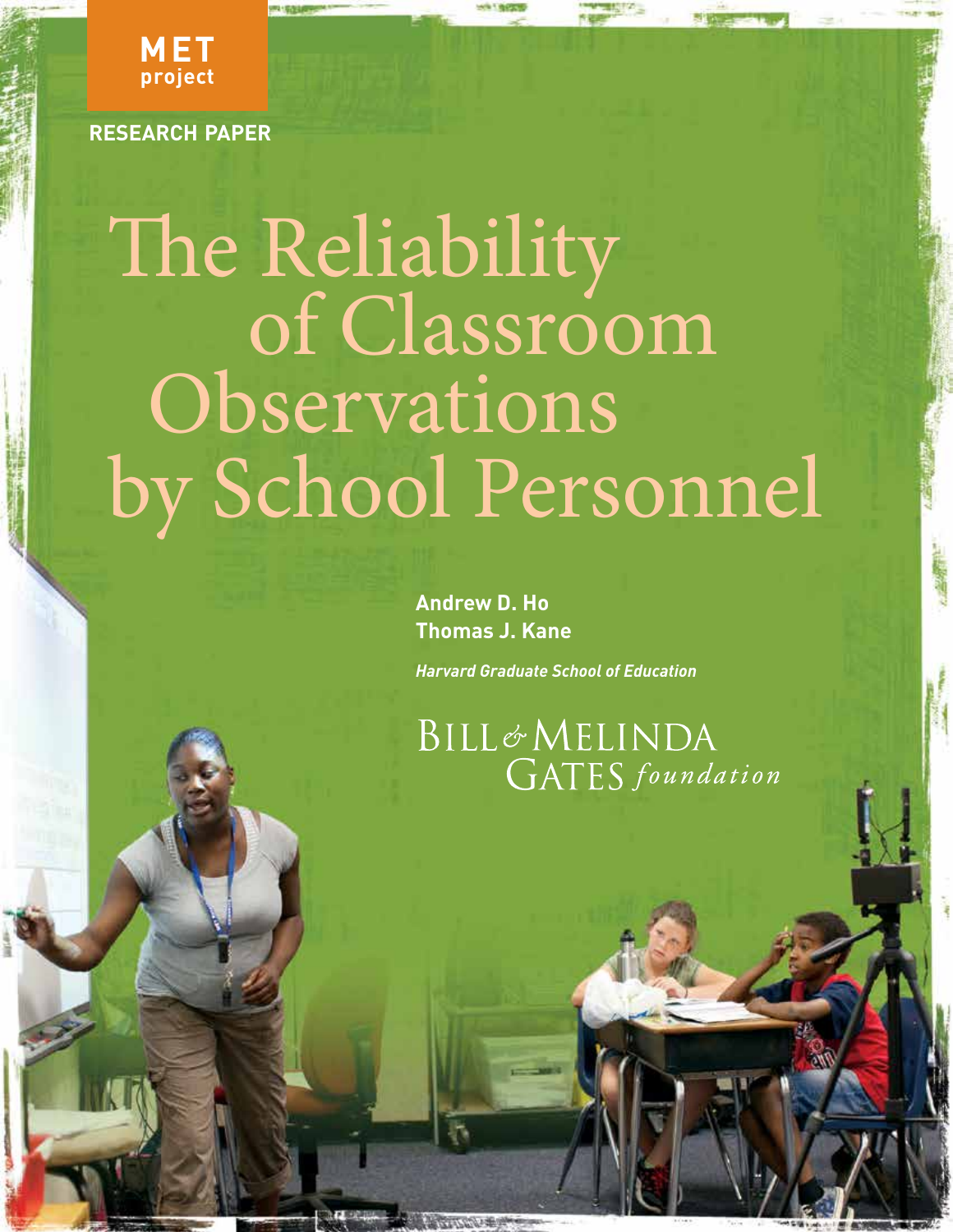ABOUT THIS REPORT: This report presents an in-depth discussion of the technical methods, results, and implications of the MET project's study of video-based classroom observations by school personnel.<sup>1</sup> A non-technical summary of the analysis is in the policy and practitioner brief, *Ensuring Fair and Reliable Measures of Effective Teaching.* All MET project papers and briefs are available at www.metproject.org.

ABOUT THE MET PROJECT: The MET project is a research partnership of academics, teachers, and education organizations committed to investigating better ways to identify and develop effective teaching. Funding is provided by the Bill & Melinda Gates Foundation.

The approximately 3,000 MET project teachers who volunteered to open up their classrooms for this work are from the following districts: The Charlotte-Mecklenburg Schools, the Dallas Independent Schools, the Denver Public Schools, the Hillsborough County Public Schools, the Memphis Public Schools, the New York City Schools, and the Pittsburgh Public Schools.

Partners include representatives of the following institutions and organizations: American Institutes for Research, Cambridge Education, University of Chicago, The Danielson Group, Dartmouth University, Educational Testing Service, Empirical Education, Harvard University, National Board for Professional Teaching Standards, National Math and Science Initiative, New Teacher Center, University of Michigan, RAND, Rutgers University, University of Southern California, Stanford University, Teachscape, University of Texas, University of Virginia, University of Washington, and Westat.

ACKNOWLEDGEMENTS: The Bill & Melinda Gates Foundation supported this research. Alejandro Ganimian at Harvard University provided research assistance on this project. David Steele and Danni Greenberg Resnick in Hillsborough County (Fla.) Public Schools were extremely thorough and helpful in recruiting teachers and principals in Hillsborough to participate. Steven Holtzman at Educational Testing Service managed the video scoring process and delivered clean data in record time.

ON THE COVER: A MET project teacher records herself engaged in instruction using digital video cameras (at right of photo).

<sup>1</sup> The lead authors and their affiliations are Andrew D. Ho., Assistant Professor at the Harvard Graduate School of Education, and Thomas J. Kane, Professor of Education and Economics at the Harvard Graduate School of Education and principal investigator of the MET project.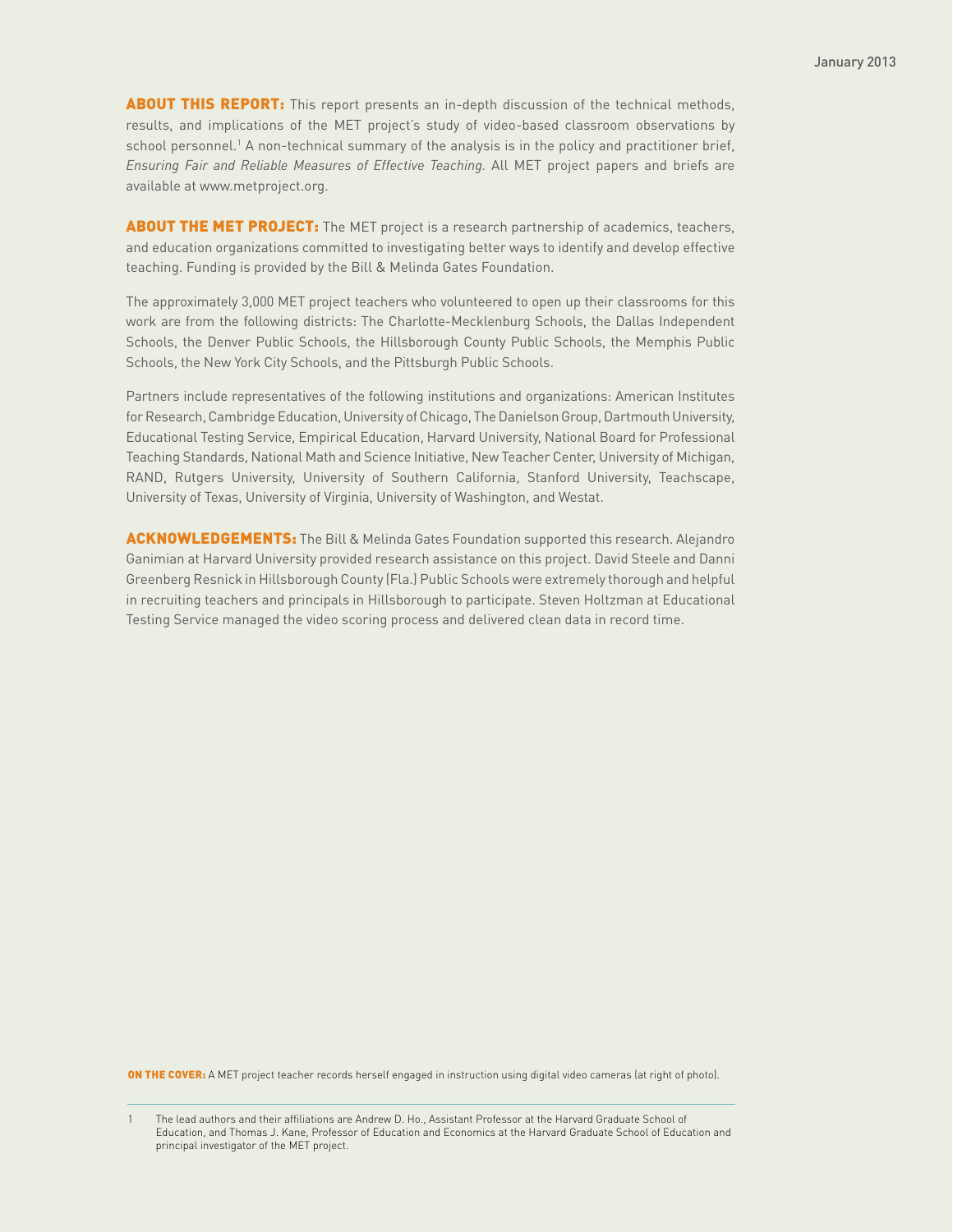# **Table of Contents**

| THE CONSEQUENCES OF TEACHER DISCRETION | 23 |
|----------------------------------------|----|
|                                        |    |
| FIRST IMPRESSIONS LINGER 27            |    |
|                                        |    |
|                                        | 30 |
|                                        |    |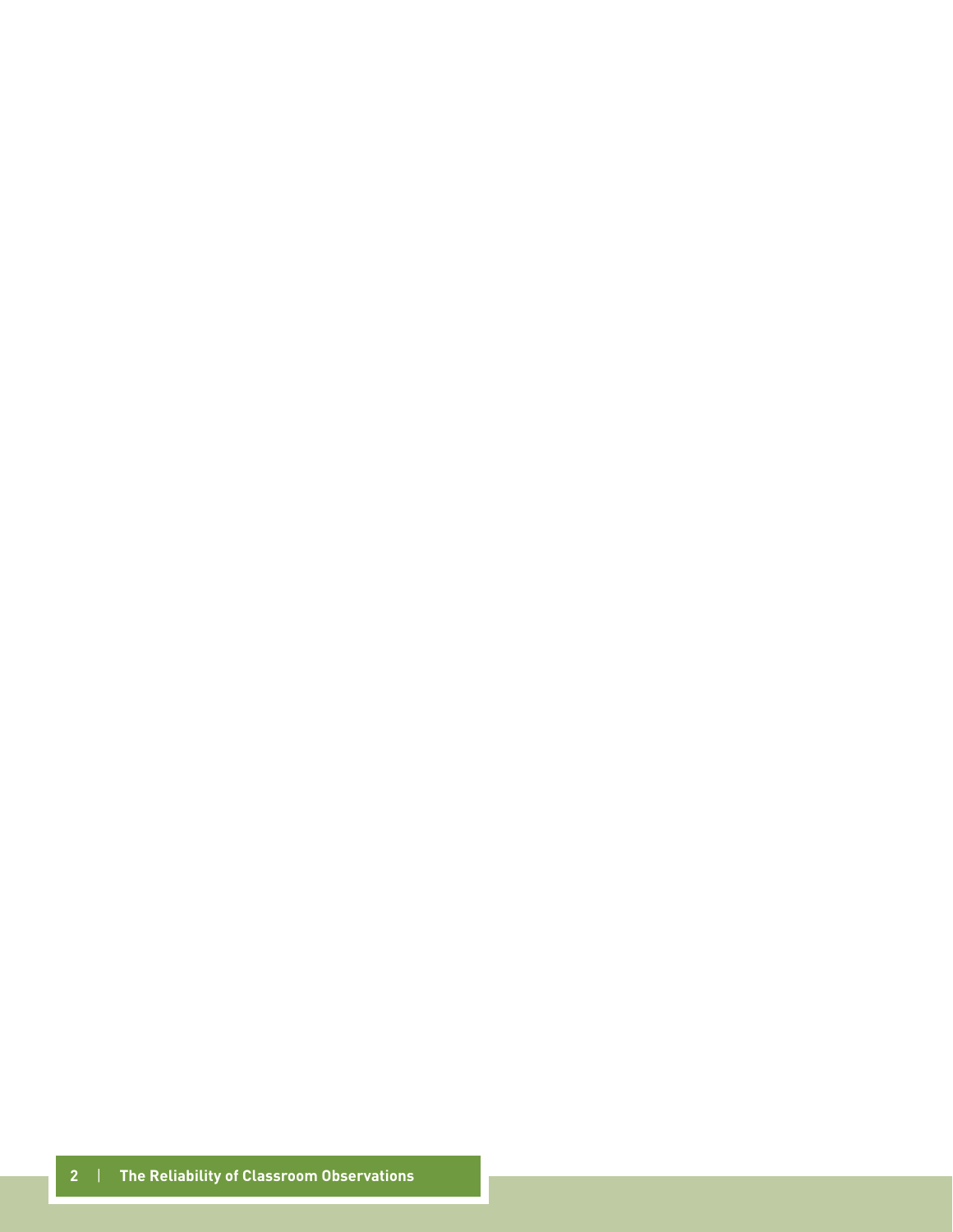## **Introduction and Executive Summary**

For many teachers, the classroom observation has been the only opportunity to receive direct feedback from another school professional. As such, it is an indispensable part of every teacher evaluation system. Yet it also requires a major time commitment from teachers, principals, and peer observers. To justify the investment of time and resources, a classroom observation should be both accurate (that is, it should reflect the standards that have been adopted) and reliable (that is, it should not be unduly driven by the idiosyncrasies of a particular rater or particular lesson).

In an earlier report from the Measures of Effective Teaching (MET) project (*Gathering Feedback for Teaching*), Kane and Staiger (2012) compared five different instruments for scoring classroom instruction, using observers trained by the Educational Testing Service (ETS) and the National Math and Science Initiative (NMSI). The report found that the scores on each of the five instruments were highly correlated with one another. Moreover, all five were positively associated with a teacher's student achievement gains in math or English language arts (ELA). However, achieving high levels of reliability was a challenge. For a given teacher, scores varied considerably from lesson to lesson, and for any given lesson, scores varied from observer to observer.

In this paper, we evaluate the accuracy and reliability of school personnel in performing classroom observations. We also examine different combinations of observers and lessons observed that produce reliability of .65 or above when using school personnel. We asked principals and peers in Hillsborough County, Fla., to watch and score videos of classroom teaching for 67 teacher-volunteers using videos of lessons captured during the 2011–12 school year. Each of 129 observers provided 24 scores on lessons we provided to them, yielding more than 3,000 video scores for this analysis. Each teacher's instruction was scored an average of 46 times, by different types of observers: administrators from a teacher's own school, administrators from other schools, and peers (including those with and without certification in the teacher's grade range). In addition, we varied the length of observations, asking raters to provide two sets of scores for some videos (pausing to score after the first 15 minutes and then scoring again at the end of the full lesson). For other lessons, we asked them to provide scores only once at the end of the full lesson. We also gave teachers the option to choose the videos that school administrators would see. For comparison, peers could see any of a teacher's lesson videos, including the chosen lessons and the lessons that were explicitly not chosen by teachers. Finally, we tested the impact of prior exposure to a teacher on a rater's scores, by randomly varying the order in which observers saw two different pairs of videos from the same teacher.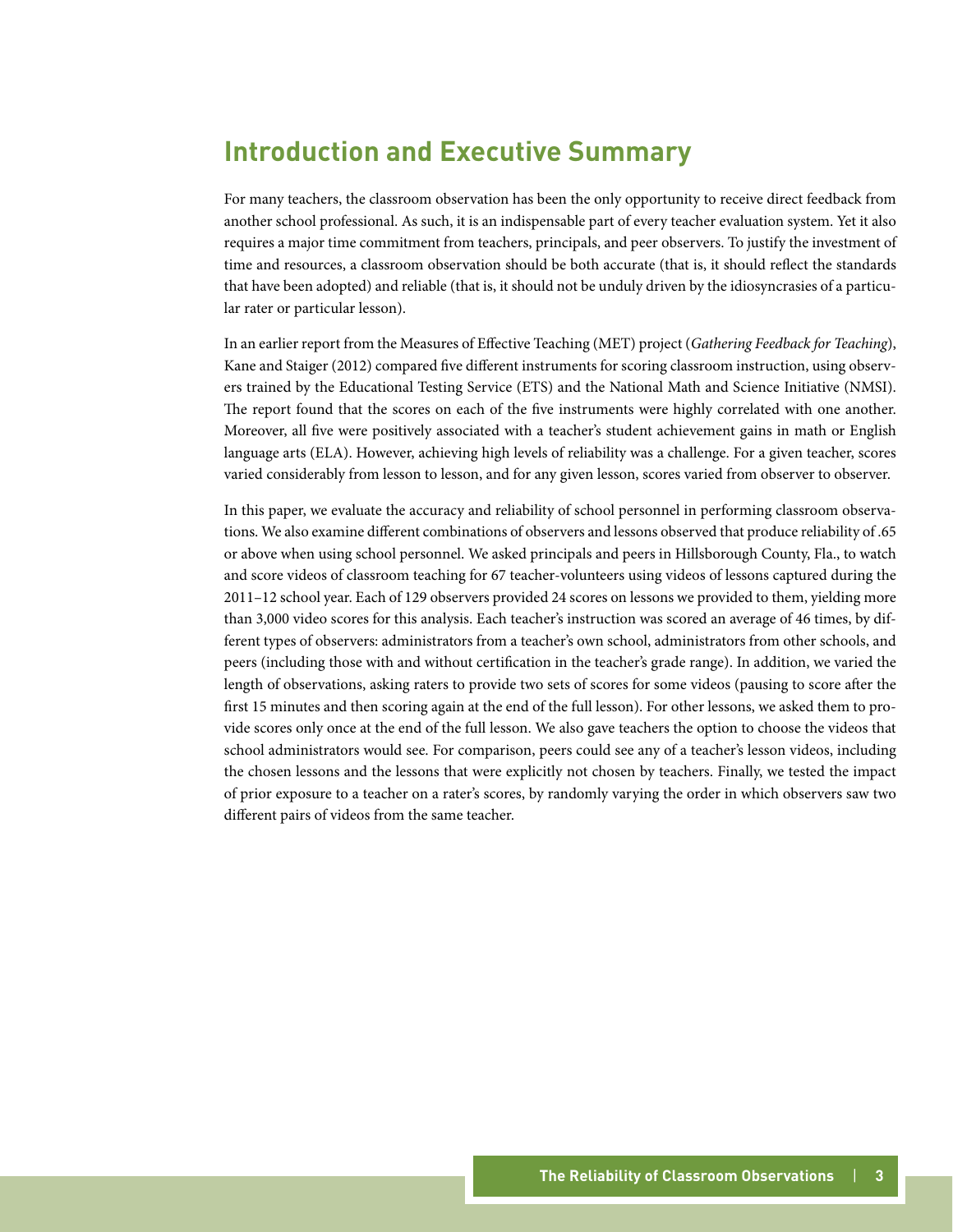#### **Summary of Findings**

#### **We briefly summarize seven key findings:**

- **1. Observers rarely used the top or bottom categories ("unsatisfactory" and "advanced") on the four-point observation instrument,** which was based on Charlotte Danielson's Framework for Teaching. On any given item, an average of 5 percent of scores were in the bottom category ("unsatisfactory"), while just 2 percent of scores were in the top category ("advanced"). The vast majority of scores were in the middle two categories, "basic" and "proficient." On this compressed scale, a .1 point difference in scores can be sufficient to move a teacher up or down 10 points in percentile rank.
- **2. Compared to peer raters, administrators differentiated more among teachers.** The standard deviation in underlying teacher scores was 50 percent larger when scored by administrators than when scored by peers.
- **3. Administrators rated their own teachers .1 points higher than administrators from other schools and .2 points higher than peers.** The "home field advantage" granted by administrators to their own teachers was small in absolute value. However, it was large relative to the underlying differences in teacher practice.
- **4. Although administrators scored their own teachers higher, their rankings were similar to the rankings produced by others outside their schools.** This implies that administrators' scores were not heavily driven by factors outside the lesson videos, such as a principal's prior impressions of the teacher, favoritism, school citizenship, or personal bias. When administrators inside and outside the school scored the same teacher, the correlation in their scores (after adjusting for measurement error) was .87.
- **5. Allowing teachers to choose their own videos generated higher average scores. However, the relative ranking of teachers was preserved whether videos were chosen or not.** In other words, allowing teachers to choose their own videos led to higher scores among those teachers, but it did not mask the differences in their practice. In fact, reliability was higher when teachers chose the videos to be scored because the variance in underlying teaching practice was somewhat wider.
- **6. When an observer formed a positive (or negative) impression of a teacher in the first several videos, that impression tended to linger—**especially when one observation immediately followed the other. First impressions matter.
- **7. There are a number of different ways to ensure reliability of .65 or above. Having more than one observer really does matter.** To lower the cost of involving multiple observers, it may be useful to supplement fulllesson observations with shorter observations by others. The reliability of a single 15-minute observation was 60 percent as large as that for a full lesson observation, while requiring less than one-third of the observation time.

We conclude by discussing the implications for the design of teacher evaluation systems in practice.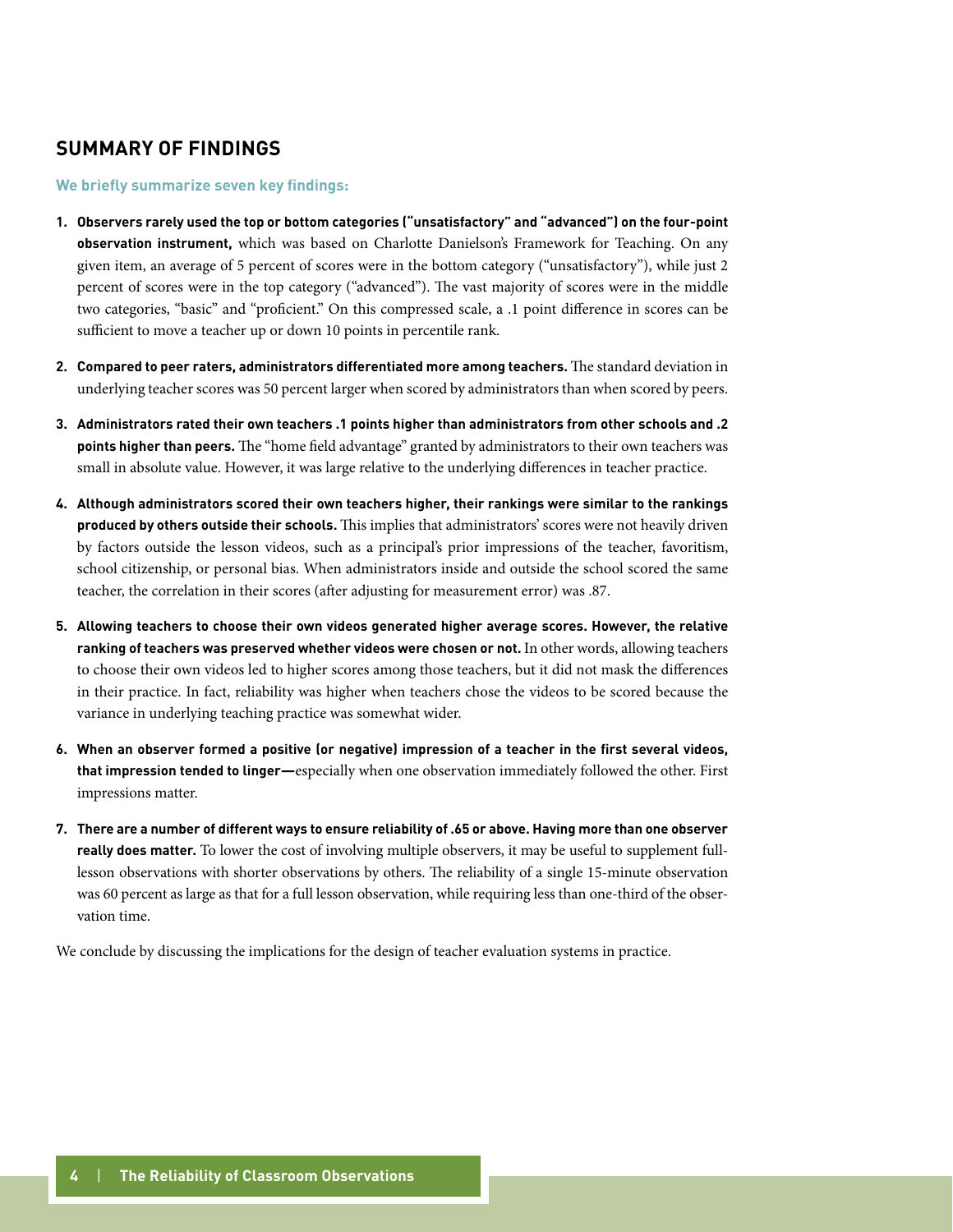# **Study Design**

Beginning in 2011–12, the Bill & Melinda Gates Foundation supported a group of 337 teachers to build a video library of teaching practice.2 The teachers were given digital video cameras and microphones to capture their practice 25 times during the 2011–12 school year (and are doing so again in 2012–13). There are 106 such teachers in Hillsborough County, Fla.

In May 2012, 67 of these Hillsborough teachers consented to having their lessons scored by administrators and peers following the district's observation protocol. With the help of district staff, we recruited administrators from their schools and peer observers to participate in the study. In the end, 53 school administrators (principals and assistant principals) and 76 peer raters agreed to score videos, for a total of 129 raters.

**"Same-school" versus "other school" administrators:** The 67 participating teachers were drawn from 32 schools with a mix of grade levels (14 elementary schools, 13 middle schools, and 5 high schools). In 22 schools, a pair of administrators (the principal and an assistant principal) stepped forward to participate in the scoring. Another nine schools contributed one administrator for scoring. Only one school had no participating administrators. In our analysis, we compare the scores provided by a teacher's own administrator with the scores given by other administrators and peer observers from outside the school.

**Self-selected lessons:** Teachers were allowed to choose the four lessons that administrators saw. Of the 67 teachers, 44 took this option. In contrast, peers could watch any video chosen at random from a teacher. In this paper, we compare the peer ratings for videos that were chosen to those that were not chosen.

Some school districts require that teachers be notified prior to a classroom observation. Advocates of prior notification argue that it is important to give teachers the chance to prepare, in case observers arrive on a day when a teacher had planned a quiz or some other atypical content. Opponents argue that prior notification can lead to a false impression of a teacher's typical practice, since teachers would prepare more thoroughly on days they are to be observed.<sup>3</sup> Even though the analogy is not perfect, the opportunity to compare the scores given by peer raters for chosen and non-chosen videos allows us to gain some insight into the consequences of prior notification.4

**Peer certification:** In Hillsborough, peer raters are certified to do observations in specific grade levels (early childhood; PK to grade 3; elementary grades; K–6; and middle/high school grades, 6–12).<sup>5</sup> We allocated teacher videos to peers with the same grade range certification (either elementary or middle school/high school) as the teacher as well as to others with different grade range certifications.

<sup>2</sup> The project is an extension of the Measures of Effective Teaching (MET) project and the teachers who participated in the original MET project data collection.

<sup>3</sup> Prior notification can also complicate the logistical challenge of scheduling the requisite observations. This can be particularly onerous when external observers are tasked with observing more than one teacher in each of many schools.

<sup>4</sup> Because teachers were allowed to watch the lessons and choose which videos to submit after comparing all videos, they could be even more selective than they might be with prior notification alone. Arguably, we are studying an extreme version of the prior notification policy.

<sup>5</sup> Some peers are certified to observe in more than one grade range.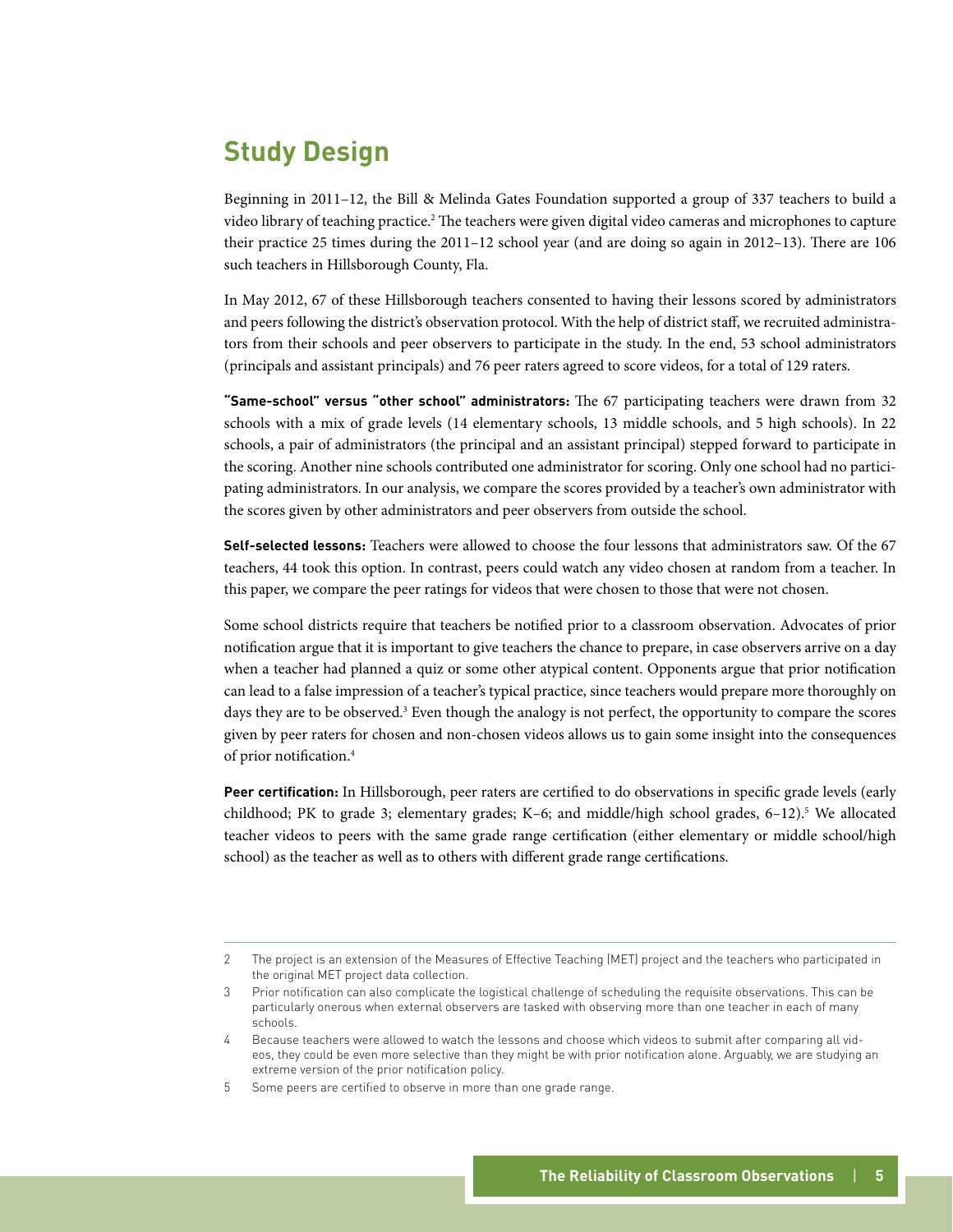**15-minute ratings:** During the school day, a principal's time is a scarce resource. Given the number of observations they are being asked to do, a mix of long and short observations could help lighten the time burden. But shorter observations could also reduce accuracy and reliability. To gain insight into the benefits of longer versus shorter observations, we asked observers to pause and provide scores after the first 15 minutes of a video and then to record their scores again at the end of the lesson. A randomly chosen half of their observations were performed this way; for the other half, they provided scores only at the end of the lesson.

We deliberately chose a 15-minute interval because it is on the low-end of what teachers would consider reasonable. However, by using such a short period, and comparing the reliability of very short observations to full-lesson observations, we gain insight into the full range of possible observation lengths. Observations with durations between 15 minutes and a full lesson are likely to have reliability between these two extremes.

**Rating load:** Each rater scored four lessons from each of six different teachers, for a total of 24 lessons. Attrition was minimal and consisted of a single peer rater dropping out before completing all 24 scores.<sup>6</sup>

**Assigning videos to observers:** With a total of 67 teachers (with four lessons each) and an expectation that each rater would score only 24 videos, we could not use an exhaustive or "fully crossed" design. Doing so would have required asking each rater to watch more than 10 times as many videos—4  $*$  67 = 268. As a result, we designed an assignment scheme that allows us to disentangle the relevant sources of measurement error while limiting the number of lessons scored per observer to 24.

First, we identified eight videos for each teacher—the four videos they chose to show to administrators (the "chosen" videos) and four more videos picked at random from the remaining videos they had collected during the spring semester of the 2011–12 school year (their "not chosen" videos).<sup>7</sup>

Second, we assigned each teacher's four chosen videos (or, if they elected not to choose, four randomly chosen videos) to the administrators from their school. If there were two administrators from their school, we assigned all four chosen videos to each of them.

Third, we randomly created administrator teams of three to four administrators each (always including administrators from more than one school) and peer teams of three to six peer raters each. We randomly assigned a block of three to five additional teachers from outside the school to each administrator team. (For example, if an administrator had three teachers from his or her school participating, he or she could score three additional teachers; if the administrator had one teacher from his or her school, he or she could score five more.) The peer rater teams were assigned blocks of six teachers.

Fourth, to ensure that the scores for the videos were not confounded by the order in which they were observed or by differences in observers' level of attentiveness or fatigue at the beginning or end of their scoring assignments, we randomly divided the four lessons from a teacher assigned to a rater block into two pairs. We randomly assigned the order of the pairs of videos to the individual observers to each of the observers in the block. Moreover, within each pair of videos for a teacher, we randomized the order when the first and second were viewed.

<sup>6</sup> Another observer stepped in to complete those scores.

<sup>7</sup> Teachers understood that if they did not exercise their right to choose, we would identify lessons at random to assign to administrators.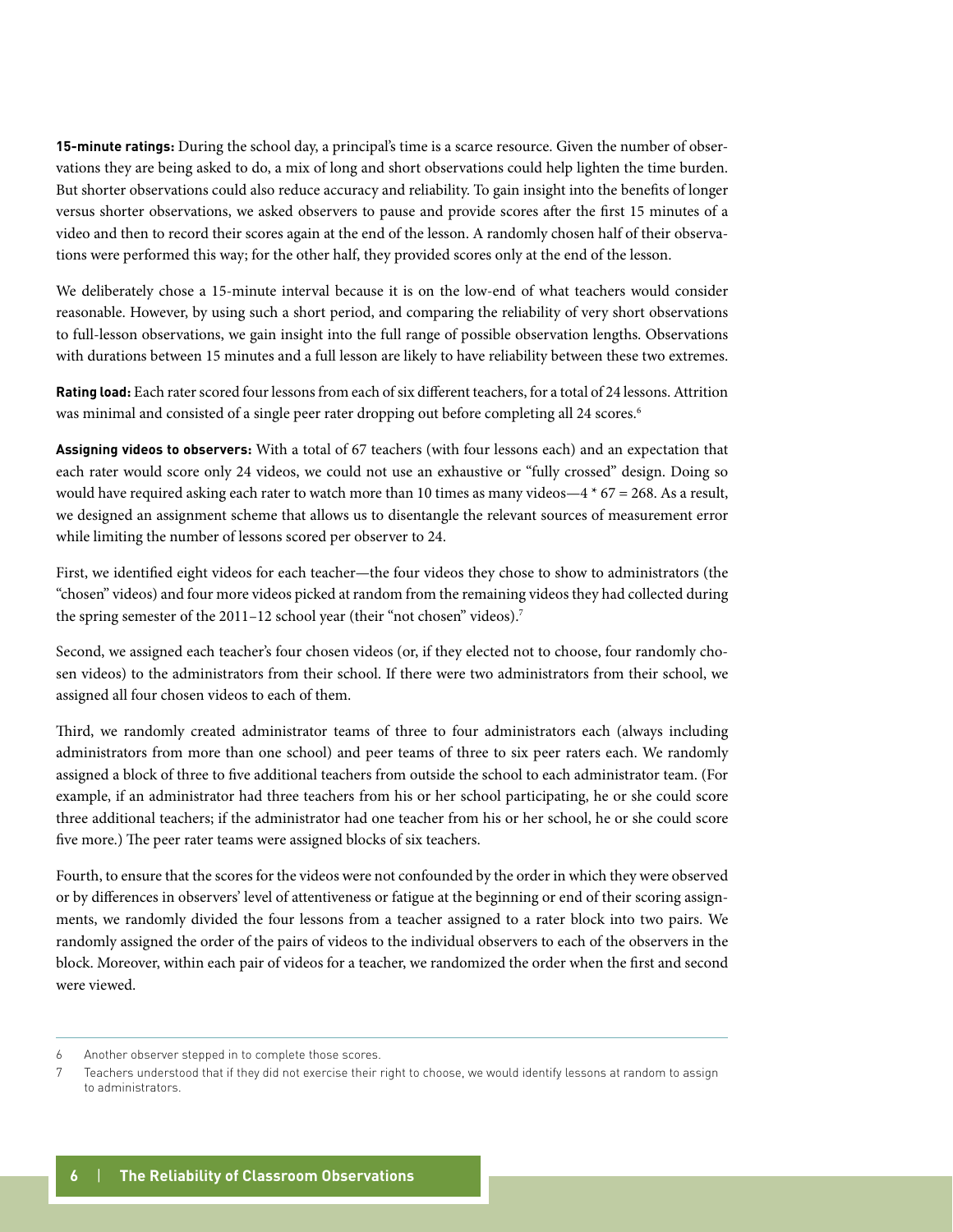**Table 1** illustrates the assignment of teachers to one peer rater block. In this illustration, there are six teachers (11, 22, 33, 44, 55, 66) and two peer raters (Rater A and Rater B). The raters will score two lessons that the teachers chose (videos 1 and 2) as well as two videos that the teachers did not choose (videos 3 and 4). Half of the videos will be scored using the "full lesson only" mode. Half of the videos will be scored at 15 minutes and then rescored at the end of 60 minutes. In this illustration, Rater A rates full lessons first and Rater B rates 15 minutes first then full lessons.

#### **Table 1**

#### **Hypothetical Assignment Matrix for One Team of Peer Raters**

| <b>Two Raters:</b>         | <b>A, B</b>            |               |                         |                |                                                      |                |                |                |               |               |                  |                |                  |                |               |                            |            |               |               |    |    |                |            |                |
|----------------------------|------------------------|---------------|-------------------------|----------------|------------------------------------------------------|----------------|----------------|----------------|---------------|---------------|------------------|----------------|------------------|----------------|---------------|----------------------------|------------|---------------|---------------|----|----|----------------|------------|----------------|
| Six Teachers:              | 11, 22, 33, 44, 55, 66 |               |                         |                |                                                      |                |                |                |               |               |                  |                |                  |                |               |                            |            |               |               |    |    |                |            |                |
| <b>Four videos:</b>        |                        |               |                         |                | 1,2 (Chosen by Teacher); 3,4 (Not chosen by Teacher) |                |                |                |               |               |                  |                |                  |                |               |                            |            |               |               |    |    |                |            |                |
| Observation: $\rightarrow$ |                        | 2             | $\overline{\mathbf{3}}$ | $\overline{4}$ | $5\overline{)}$                                      | 6              | $-7$           | 8              | 9             | 10            | 11               | 12             | 13               | 14             | 15            | 16                         | 17         | 18            | 19            | 20 | 21 | 22             | -23        | 24             |
| Rater: $\downarrow$        |                        |               |                         |                | Rating at 15 minutes, Followed by Full Lesson        |                |                |                |               |               |                  |                | <b>Full Only</b> |                |               |                            |            |               |               |    |    |                |            |                |
| Rater A                    | 11                     | 11            | 22                      | 22             | 33                                                   | 33             | 44             | 44             | 55            | 55            | 66               | 66             | 22               | 22             | 11            | 11                         | 66         | 66            | 55            | 55 | 33 | 33             | 44         | 44             |
|                            |                        | $\mathcal{P}$ | $\mathcal{S}$           | $\sqrt{2}$     | $\sqrt{4}$                                           | $\overline{3}$ | $\overline{1}$ | $\overline{2}$ | $\mathcal{S}$ | $\sqrt{4}$    | $\overline{2}$   | $\overline{1}$ | $\overline{1}$   | $\overline{2}$ | $\sqrt{4}$    | $\mathcal{E}$              | $\sqrt{4}$ | $\mathcal{E}$ | $\mathcal{P}$ |    |    | $\mathcal{P}$  | $\sqrt{2}$ | -3             |
|                            | 55                     | 55            | -11                     | 11             | 33                                                   | 33             | 22             | 22             | 66            | 66            | 44               | 44             | 11               | 11             | 44            | 44                         | 33         | 33            | 22            | 22 | 66 | 66             | 55         | 55             |
| <b>Rater B</b>             | 4                      | 3             |                         | $\mathcal{P}$  | $\mathcal{E}$                                        | 4              | $\mathcal{P}$  |                | 3             | $\frac{1}{4}$ | $\blacksquare$ 1 | $\overline{2}$ | 3                | $\overline{4}$ | $\frac{1}{4}$ | $\overline{\phantom{a}}$ 3 |            | $\mathcal{P}$ | $\sqrt{4}$    | -3 |    | $\overline{2}$ |            | $\overline{2}$ |
|                            |                        |               |                         |                |                                                      |                |                |                |               |               |                  |                |                  |                |               |                            |            |               |               |    |    |                |            |                |

**Variance Components:** By ensuring that videos were fully crossed within each of the teams of peers and administrators and then pooling across blocks, we were able to distinguish among 11 different sources of variance in observed scores. In the parlance of Generalizability Theory (Brennan, 2004; Cronbach et al., 1977), this is an Item-by-Rater-by-Lesson-within-Teacher design, or *I×R×(L:T)*. These are described in **Table 2.** The light shaded source is the variance due to teachers. In classical test theory (e.g., Lord & Novick, 1968), this would be described as the "true score variance," or the variance attributable to persistent differences in a teacher's practice as measured on this scale.<sup>8</sup> Reliability is the proportion of observed score variance that is attributable to this true score variance. A reliability coefficient of one would imply that there was no measurement error; that the teacher's scores did not vary from lesson to lesson, item to item, or rater to rater; and that all of the variance in scores was attributable to persistent differences between teachers. Of course, the reliability is not equal to one because there is evidence of variance attributable to other sources.

8 Later in the paper, we will take a "multivariate" perspective, where different types of raters may identify different truescore variances. In addition, by observing how administrators scored their own teachers differently than others did, we will divide the true-score variance into two components: that which is observable in the videos and that which is attributable to other information available to the teacher's administrator.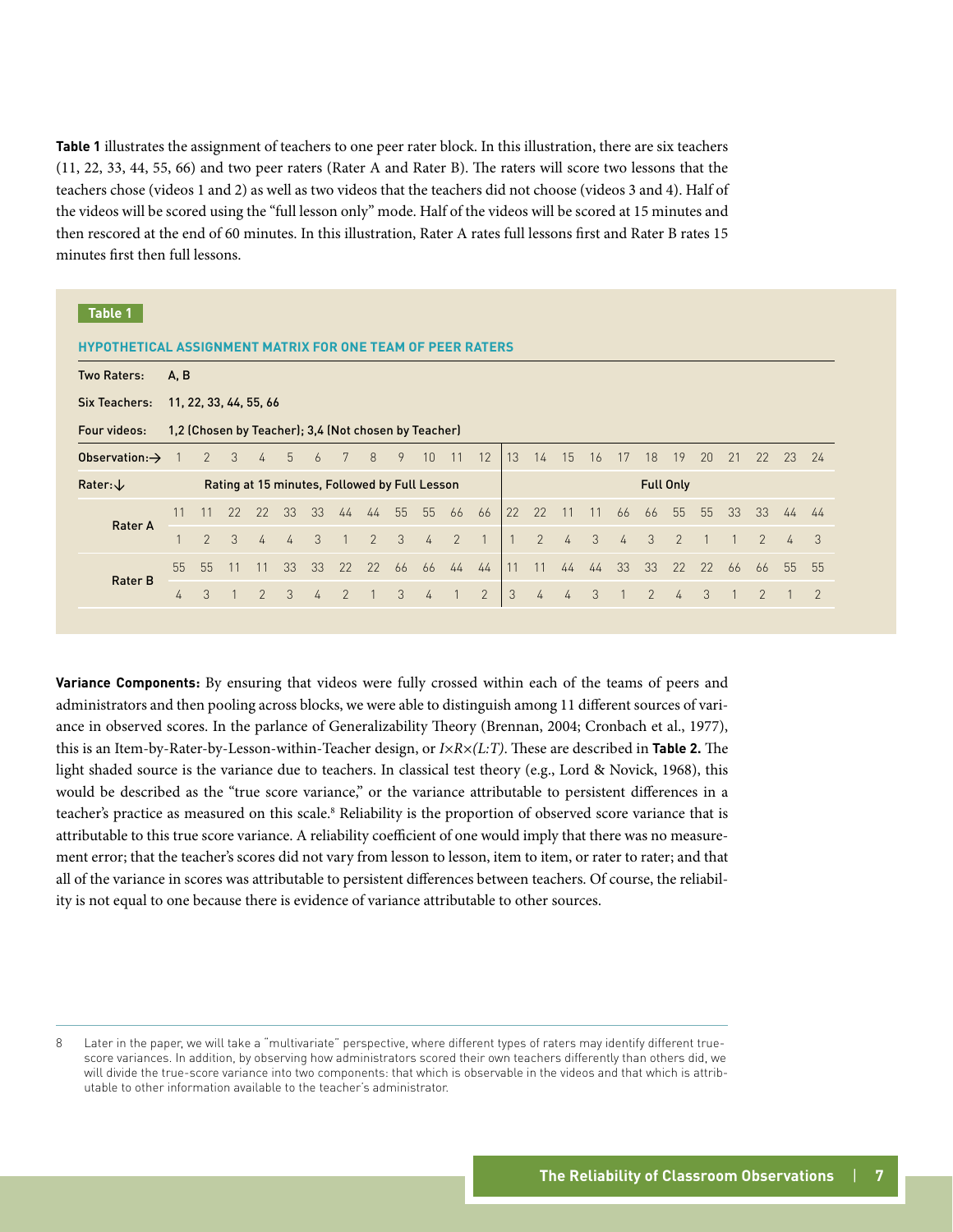#### **Table 2**

#### **Describing variance components for a** *I x r x (L:T)* **Generalizability study**

| Source             | <b>Description</b>                                                                            |
|--------------------|-----------------------------------------------------------------------------------------------|
| T                  | Teacher variance or "true score" variance. The "signal" that is separable from "error."       |
| $\overline{I}$     | Variance due to items. Some items are more difficult than others.                             |
| $\overline{R}$     | Variance due to raters. Some raters are more difficult than others.                           |
| L:T                | Variance due to lessons. Confounded with teacher score dependence upon lessons.               |
| T x I              | Some teachers score higher on certain items.                                                  |
| T x R              | Some raters score higher certain teachers.                                                    |
| I x R              | Some raters score higher certain items.                                                       |
| TxIxR              | Some raters score higher certain teachers on certain items.                                   |
| I x (L:T)          | Some items receive higher scores on certain lessons. Cofounded with teacher score dependence. |
| $(L:T) \times R$   | Some raters score certain lessons higher. Confounded with teacher score dependence.           |
| $(L:T)$ x I x R, e | Error variance, confounded with teacher score dependence on items, raters, and lessons.       |

 $T =$  Teacher,  $I =$  Item,  $R =$  Rater,  $L =$  Lesson, and  $e =$  residual error variance

The darker shaded sources of variance refer to "undesirable" sources of variability for the purpose of distinguishing among teachers on this scale. These variance components all contain reference to teachers and would thus alter teacher rankings. Unshaded variance components refer to observed score variance that is not consequential for relative rankings. For example, an item-by-rater interaction quantifies score variability due to certain raters who give lower mean scores for certain items. This adds to observed score variability but does not change teacher rankings, as this effect is constant across teachers. However, this source of error becomes consequential if, for example, different raters rate different teachers. Generalizability theory enables us to estimate sources of error and to simulate the reliability of different scenarios, varying the number and type of raters and the number and length of lessons.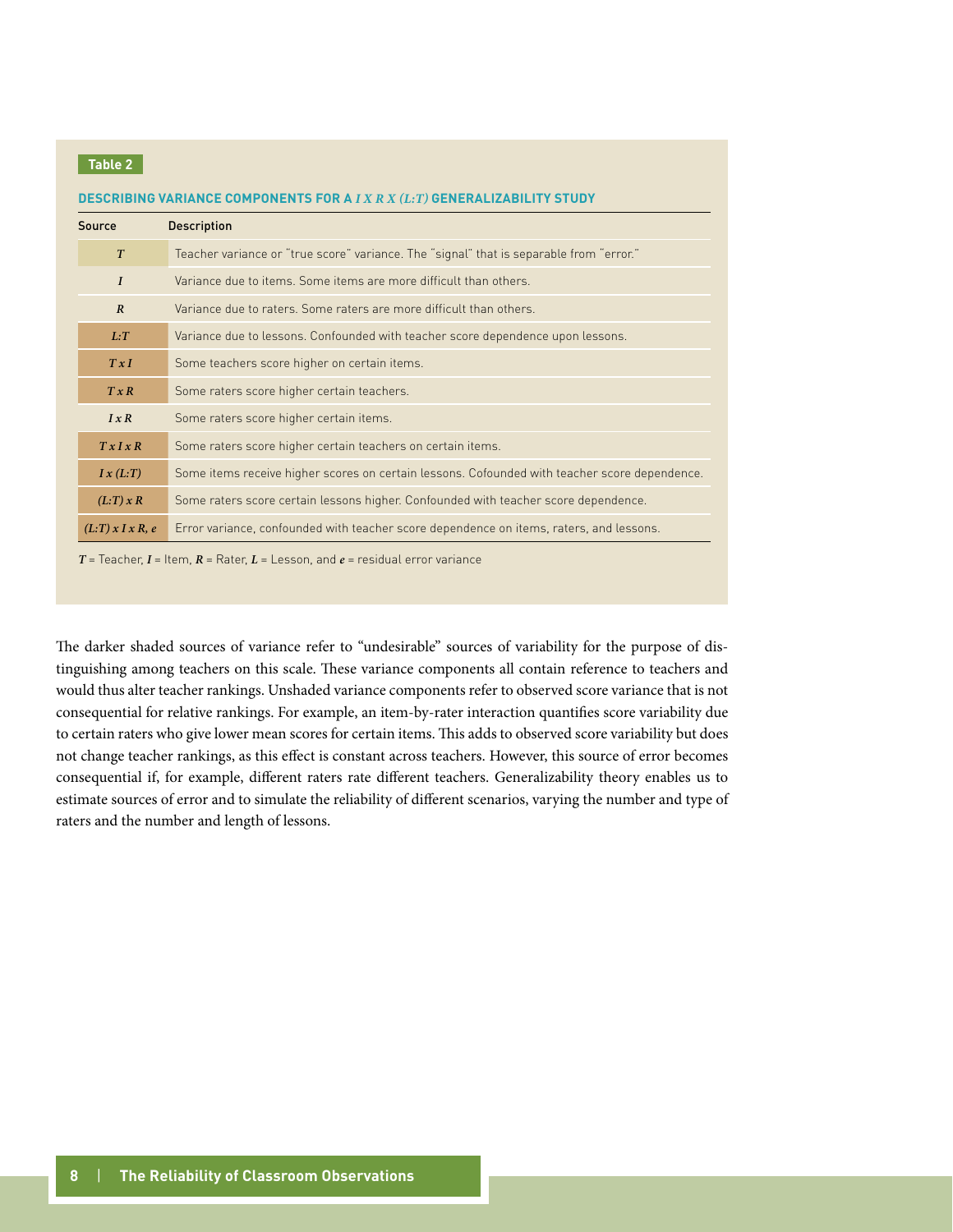# **Distribution of Observed Scores**

Charlotte Danielson's Framework for Teaching (Danielson, 1996) consists of four domains, (i) planning and preparation, (ii) the classroom environment, (iii) instruction, and (iv) professional responsibilities. The videos allowed raters to score only two of these domains—the classroom environment (which focuses on classroom management and classroom procedures) and instruction (which focuses on items such as a teacher's use of questioning strategies). The other two domains require additional data, such as a teacher's lesson plans and contributions to the professional community in a school or district. **Table 3** lists the 10 items from the two domains that we scored.

| <b>ITEMS FROM THE FRAMEWORK FOR TEACHING THAT COULD BE RATED WITH LESSON VIDEOS</b> |                                                 |  |  |  |  |  |  |  |  |
|-------------------------------------------------------------------------------------|-------------------------------------------------|--|--|--|--|--|--|--|--|
| Domain 2: The Classroom Environment                                                 | Domain 3: Instruction                           |  |  |  |  |  |  |  |  |
| a. Creating an Environment of Respect and Rapport                                   | a. Communicating with Students                  |  |  |  |  |  |  |  |  |
| b. Establishing a Culture for Learning                                              | b. Using Questioning and Discussion Techniques  |  |  |  |  |  |  |  |  |
| c. Managing Classroom Procedures                                                    | c. Engaging Students in Learning                |  |  |  |  |  |  |  |  |
| d. Managing Student Behavior                                                        | d. Using Assessments in Instruction             |  |  |  |  |  |  |  |  |
| e. Organizing Physical Space                                                        | e. Demonstrating Flexibility and Responsiveness |  |  |  |  |  |  |  |  |

Our goal was to test the existing capacity of school personnel to score reliably. As a result, we relied on the training provided by the Hillsborough County School District. Principals and peers were trained to recognize four levels of practice within each domain: "unsatisfactory," "basic," "proficient," and "advanced." We did not provide additional training on the Danielson rubric itself, although we did provide training on the use of the software for watching videos and submitting scores. For our analysis, raters assigned numeric values of one through four for each level of performance.

Responding to feedback from raters and district leaders, we added a fifth option for the last two items within domain 3—those involving assessment and the demonstration of flexibility and responsiveness. In these two areas, raters were concerned that they would not see adequate evidence to provide a score within the first 15 minutes. As a result, we added a fifth option, "not observed," for the two items. On the two items, an average of 25 percent of ratings used the "not observed" option after 15 minutes, whereas 6 percent of ratings were "not observed" at the end of the full lesson.

**Figure 1** provides the distributions of scores for all 10 items. Observers rarely used the top or bottom categories ("unsatisfactory" or "advanced") when scoring the videos. On any given item, observers rated an average of 5 percent of videos "unsatisfactory," and just 2 percent of videos "advanced." The vast majority of ratings was concentrated in one of the middle two categories, "basic" or "proficient." This was particularly true in domain 2 (classroom environment), where between 1 and 3 percent of teachers were rated "unsatisfactory" and between 1 and 2 percent were rated "advanced."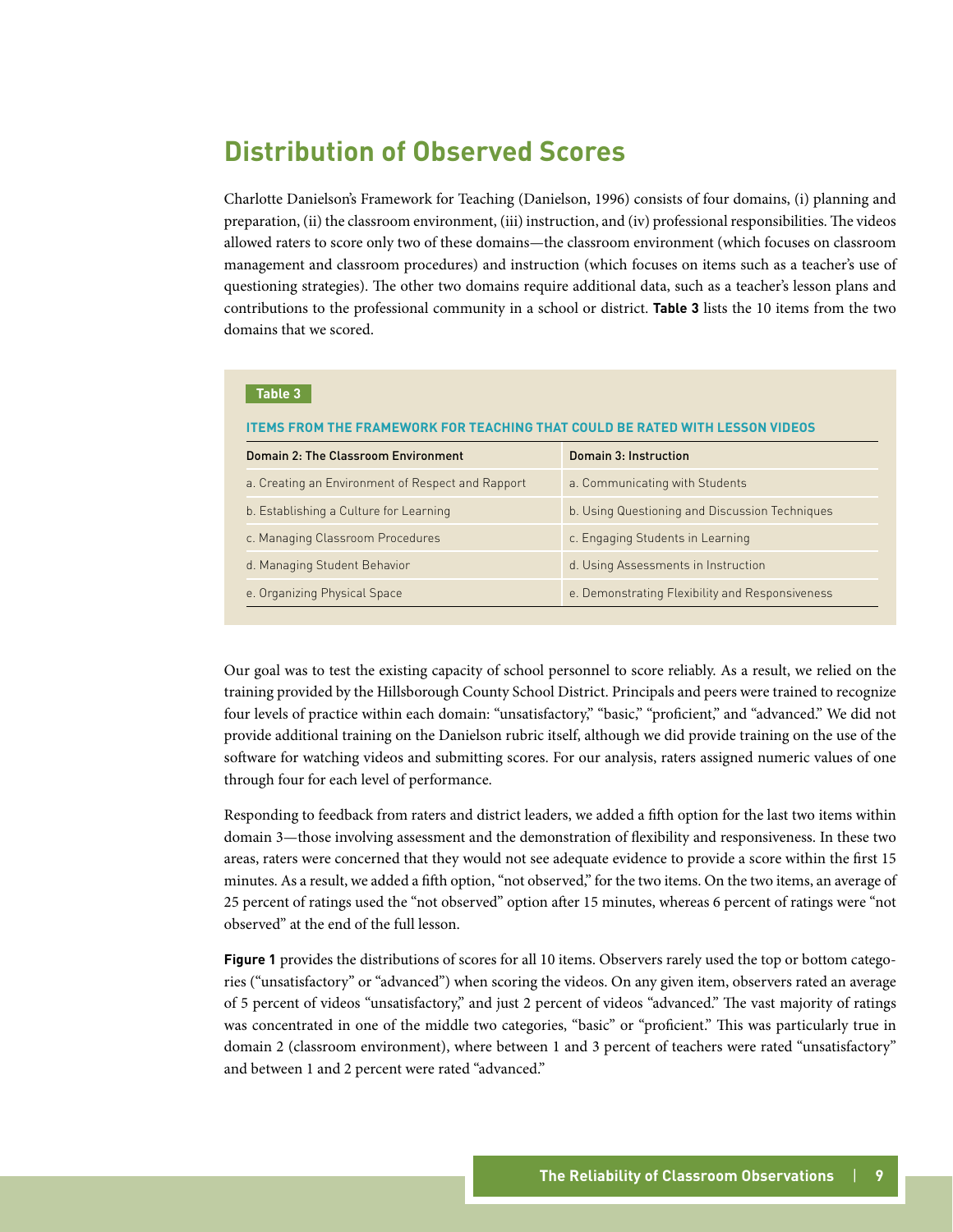

#### **Figure 2**

#### **distribution of scores by observatio n and by teacher**

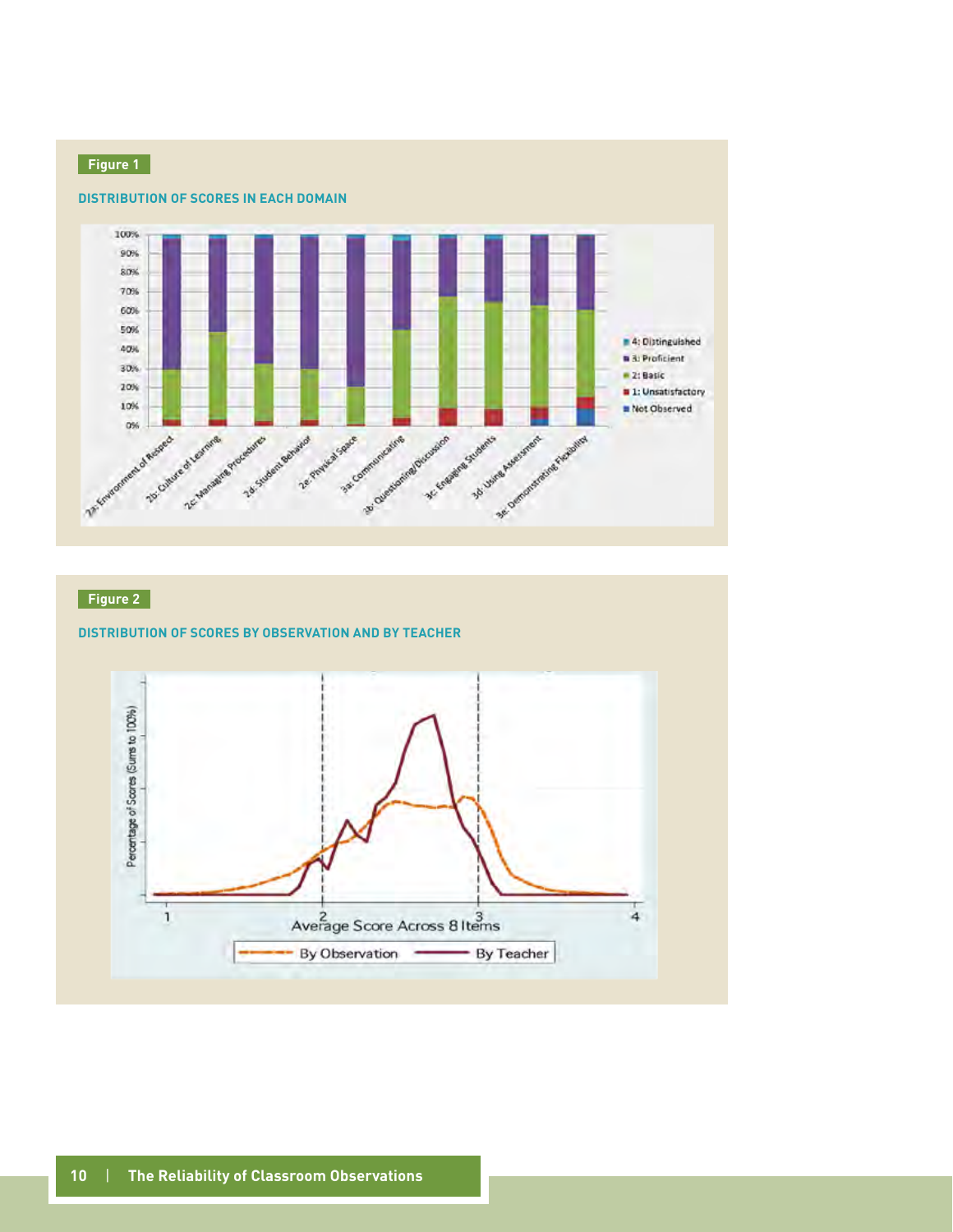**Figure 2** shows two different distributions: the dashed orange line is the distribution of scores *by individual classroom observation* (the distribution has a mean of 2.58 and a standard deviation of .43); the solid red line is the distribution of scores *by teacher,* averaging across all available observations for each teacher (with a mean of 2.58 and a standard deviation of 0.27).<sup>9</sup> There are 3,120 individual observations portrayed by the orange line. The same 3,120 observations are averaged by teacher to produce 67 average scores for the red line.

The distribution of scores by single observations is fairly symmetric except for a small jump at exactly 3. However, it is also compact. Only 17 percent of individual observations had an overall score outside the interval 2 to 3 (inclusive). In the central portion of the distribution of individual observations, a difference of 0.1 point corresponds to 10 percentile points.

The average teacher received more than 46 scores from 11 different observers. Averaging the scores over lessons and observers allows for a clearer picture of the differences in underlying teacher practice. This distribution is even more compact: 93 percent of all teachers had average scores in the 2 to 3 interval. In the central portion of the distribution of teacher average scores over many observations, a difference of 0.1 point corresponds to 15 percentile points.

#### **Comparing the Video Sample to Other Hillsborough Teachers**

In **Table 4,** we summarize the differences between the 67 teachers who consented to participate in this study and all teachers in Hillsborough County working in 4th through 8th grade math and English classrooms. The top panel reports the mean and standard deviation of scores by peer and administrator evaluators during the 2011–12 school year on domains 2 and 3 of the Danielson instrument (the two domains we are using for this study). The next panel reports scores for informal observations by administrators and peer evaluators. The third panel reports the value-added scores used by the district in its evaluation system. The bottom panel reports the total evaluation score for the teachers on the district's evaluation system in 2010–11, which combines value-added and administrator and peer ratings. For each of the measures, two patterns are evident: the mean score for the video-sample teachers was between .24 and .45 standard deviations higher than the district overall, and the variance in scores was smaller (57 percent to 89 percent of the districtwide variance). In other words, the video-sample teachers were a higher-performing and less variable group than Hillsborough teachers overall. In general, samples with restricted ranges understate the reliability of their populations, assuming other conditions of measurement remain the same (Haertel, 2006). This implies that if the conditions of this study were applied to the full population, the reliability coefficients reported through this paper would be conservative.

The top two panels of Table 4 imply two other findings: First, for both groups of teachers, the mean scores given by peers were considerably lower than the scores granted by administrators to their own teachers. The differences are large, .2 to .3 points, which translates into two-thirds to three-quarters of a standard deviation. Second, the variation in scores given by peers was also somewhat smaller than that given by administrators. As reported in the next section, we observed similar patterns of differences in scores when peers and administrators scored the videos for this study.

<sup>9</sup> Both of these have been limited to items 2a through 3c, given the number of observers who reported being unable to score items 3d and 3e. For the observations where an observer recorded two scores (at 15 minutes and at the end of the lesson), we used only the end-of-lesson scores.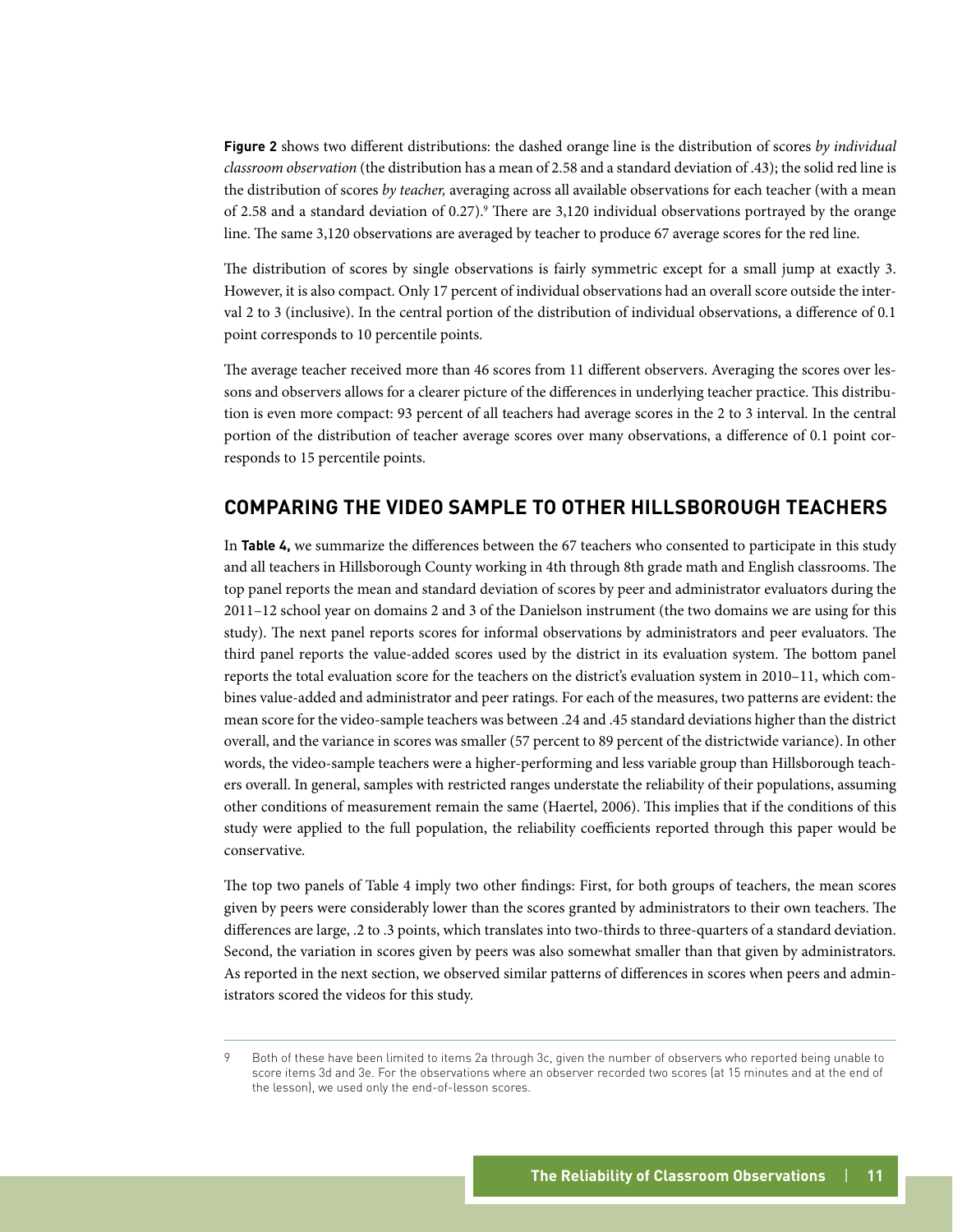#### **Table 4**

#### **Comparing the Video-sample Teachers to Hillsborough Teachers**

|                       | <b>MET Project</b><br><b>Video Study</b>  | <b>All Teachers</b> | Difference in S.D. Units<br><b>Ratio of Variances</b>              |
|-----------------------|-------------------------------------------|---------------------|--------------------------------------------------------------------|
|                       | Formal Observations in 2011-12*           |                     |                                                                    |
| <b>ADMINISTRATORS</b> |                                           |                     |                                                                    |
| Mean                  | 2.96                                      | 2.87                | 0.24                                                               |
| S.D.                  | 0.28                                      | 0.37                | 0.57                                                               |
| $\overline{N}$        | 66                                        | 12,808              |                                                                    |
| PEER EVALUATORS       |                                           |                     |                                                                    |
| Mean                  | 2.78                                      | 2.68                | 0.28                                                               |
| S.D.                  | 0.34                                      | 0.36                | 0.89                                                               |
| N                     | 66                                        | 12,610              |                                                                    |
|                       | Informal Observations in 2011-12*         |                     |                                                                    |
| <b>ADMINISTRATORS</b> |                                           |                     |                                                                    |
| Mean                  | 3.16                                      | 2.97                | 0.45                                                               |
| S.D.                  | 0.37                                      | 0.42                | 0.78                                                               |
| $\mathsf{N}$          | 66                                        | 11,554              |                                                                    |
| PEER EVALUATORS       |                                           |                     |                                                                    |
| Mean                  | 2.84                                      | 2.75                | 0.24                                                               |
| S.D.                  | 0.32                                      | 0.38                | 0.71                                                               |
| N                     | 67                                        | 10,986              |                                                                    |
|                       | Value-Added (2010-11 District Calculated) |                     |                                                                    |
| Mean                  | 25.15                                     | 24.29               | 0.26                                                               |
| S.D.                  | 2.6                                       | 3.33                | 0.61                                                               |
| N                     | 65                                        | 11,709              |                                                                    |
|                       |                                           |                     | Total Evaluation Score (Value-Added & Admin + Peer Rating 2010-11) |
| Mean                  | 64.56                                     | 60.9                | 0.40                                                               |
| S.D.                  | 7.36                                      | 9.11                | 0.65                                                               |
| N                     | 65                                        | 11,709              |                                                                    |

Notes: The data on evaluation metrics for all teachers in Hillsborough were provided by the school district. Formal and informal scores use the weights developed by the district and incorporate all available observations. Total evaluation score is a sum of value-added (40 points), administrator ratings (30 points), and peer ratings (30 points).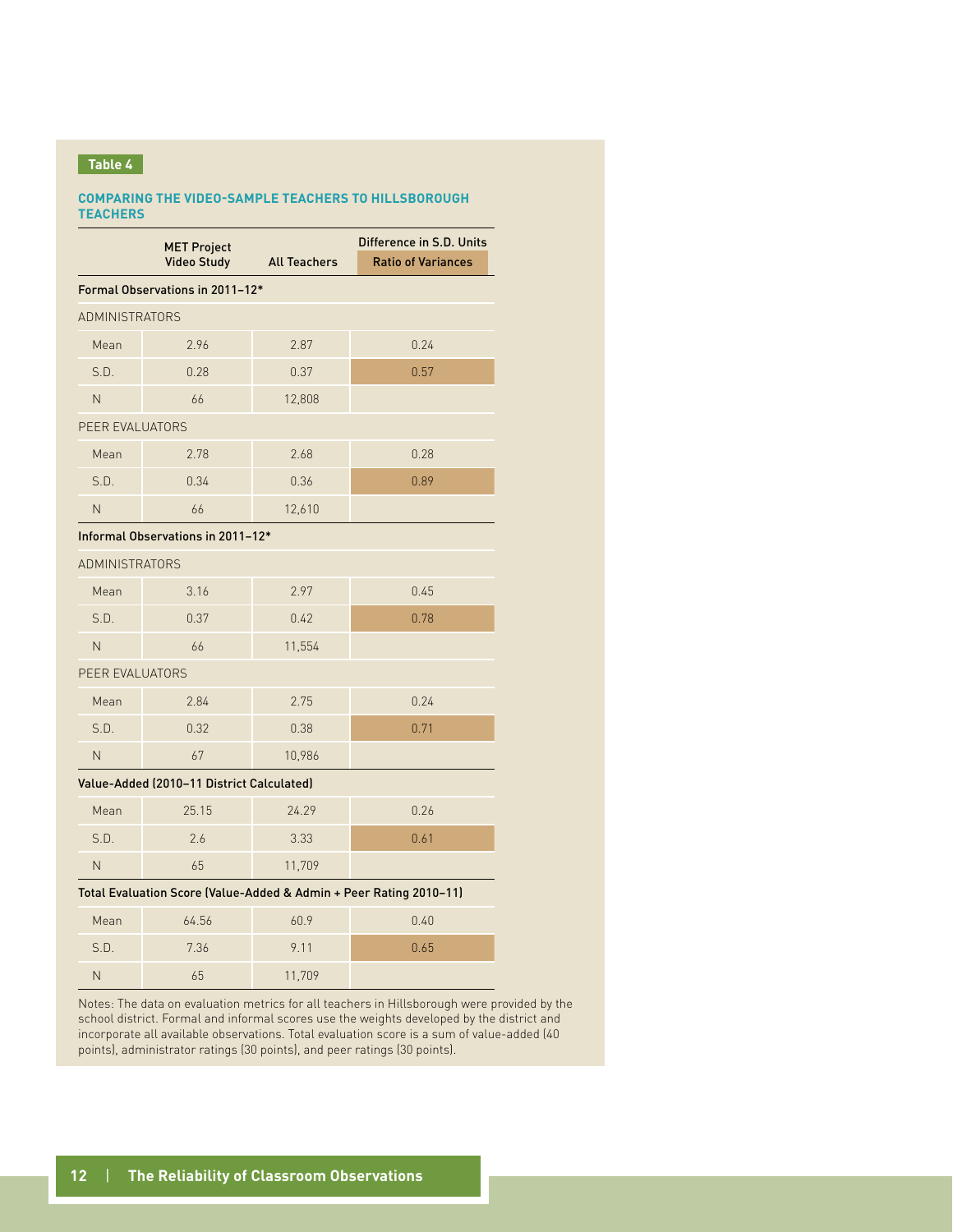# **Components of Variance and Reliability**

**Table 5** presents our estimates of the sources of variance in teacher scores using school-based observers in Hillsborough County, and it compares them to analogous estimates in Kane and Staiger (2012).<sup>10</sup> For comparability across analyses, we have pooled the results across items 2a through 3c, and we report the variance components of the unweighted mean in overall FFT scores. We emphasize five findings from Table 5.

First, our estimate of the standard deviation in underlying teacher performance is similar to that estimated in the earlier study. While that study found a standard deviation of .29 points on a four-point scale, our results suggest a .27 point standard deviation.

Note that .27 corresponds to the distribution in average scores by teacher (the red line) in Figure 2. This is not a coincidence. Averaging across 46 or more observations per teacher by different observers and different lessons reduces the variance due to differences in scores across raters and lessons, producing something much closer to the true variance in underlying practice by teachers.

Second, the reliability from a single observation in Hillsborough is comparable to that which we obtained in our earlier study using raters trained by ETS. The reliability of a single observation is simply the proportion of variance that is attributable to persistent differences in teacher practice. A single observation by a single observer is a fairly unreliable estimate of a teacher's practice, with reliability between .27 and .45.11

#### **Table 5**

|                         |                                                     | <b>FROM G-STUDY</b>                      |                |                | PERCENT OF VARIANCE        |       |                           |                                                        |  |  |  |  |
|-------------------------|-----------------------------------------------------|------------------------------------------|----------------|----------------|----------------------------|-------|---------------------------|--------------------------------------------------------|--|--|--|--|
|                         | S.D. of<br><b>Teacher Effect</b><br>(4 point scale) | SEM of<br>a Single<br><b>Observation</b> | <b>Teacher</b> | <b>Section</b> | Lesson  <br><b>Teacher</b> | Rater | Rater X<br><b>Teacher</b> | <b>Rater X Lesson</b><br>  Teacher,<br><b>Residual</b> |  |  |  |  |
| Kane and Staiger (2012) | 0.293                                               | 0.380                                    | 37             | $\sqrt{ }$     | 10                         | 6     | 43                        |                                                        |  |  |  |  |
| Hillsborough            | 0.274                                               | 0.342                                    | 39             |                | 7                          | 13    | 17                        | 23                                                     |  |  |  |  |
| Administrators only     | 0.333                                               | 0.369                                    | 45             |                | 5                          | 10    | 15                        | 24                                                     |  |  |  |  |
| Peers only              | Q 197                                               | 0.313                                    | 27             |                |                            | 17    | 21                        | 22                                                     |  |  |  |  |

#### **Comparing the Sources of Variance in Hillsborough to Previous MET project Reports**

Notes: Kane and Staiger estimates are based on scoring by ETS-trained raters watching the first 30 minutes of the MET project videos. Hillsborough estimates include all videos scored by each type of rater. The peer raters, then, will include both teacher chosen and nonchosen videos.

<sup>10</sup> In Kane and Staiger (2012), clusters of raters were assigned to rate the videos for the teachers in a given school, grade, and subject. If a teacher taught more than one section of students, the two videos were drawn from each of two course sections. However, a given rater typically saw only one video for a given teacher, limiting our ability to identify a rater-by-teacher variance component.

<sup>11</sup> In the present study, we have videos from each teacher from a single course section. As a result, when we refer to the "teacher component" in this paper, we are actually referring to the "teacher + section component." In the earlier report, we could separately identify the effect of section. Note that the section component was small in the earlier study.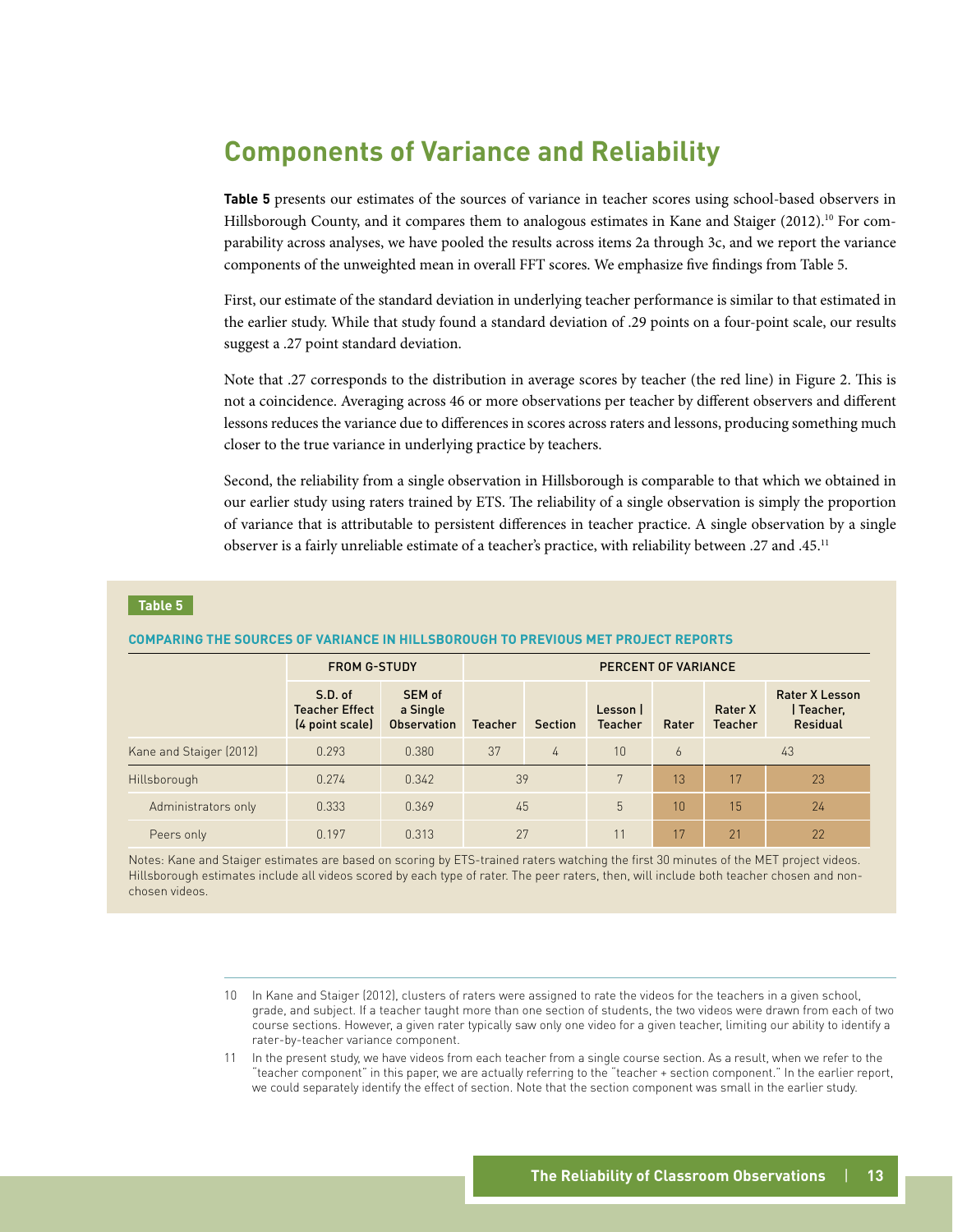Third, the variation from lesson to lesson for a given teacher (the lesson-within-teacher component) was lower than the earlier study for administrators (5 percent versus 10 percent) but very comparable for peer observers (11 percent versus 10 percent). This may reflect the fact that familiar administrators enter an observation with a clearer perception of a teacher and a better understanding of the context. For both those reasons, they may have less variation in scores from lesson to lesson. Because they have had little or no prior exposure to a teacher, the peers are more comparable to the raters in the earlier study.

Fourth, the rater effect (that attributable to some raters being consistently high and others being consistently low) was larger in Hillsborough than in the earlier study (10 to 17 percent versus 6 percent). While the rater effects in Hillsborough are still modest, the larger magnitude may have been due to the daily calibration exercises that ETS required of its raters, which were not required in Hillsborough. (Before each session, ETS raters had to score a set of videos and produce a limited number of discrepancies before being allowed to score that day.)

Fifth, while the remaining sources of variance were comparable in Hillsborough and the earlier study (representing 39 percent to 43 percent of the variance in scores), the research design in Hillsborough allows us to decompose that further. For instance, we are able to identify the importance of "rater-by-teacher" effects—differences in rater perceptions of a given teacher's practice. The rater-by-teacher component represents 15 percent to 20 percent of the variance in scores. In other words, it accounts for about half of the residual we saw in the earlier study. This is substantively important because increasing the number of lessons per observer does not shrink this portion of the residual. The only way to reduce the error and misjudgments due to rater-by-teacher error is to increase the number of raters per teacher, not just the number of lessons observed. (This implies that adding raters improves reliability more than adding observations by the same rater, a point we discuss further on.)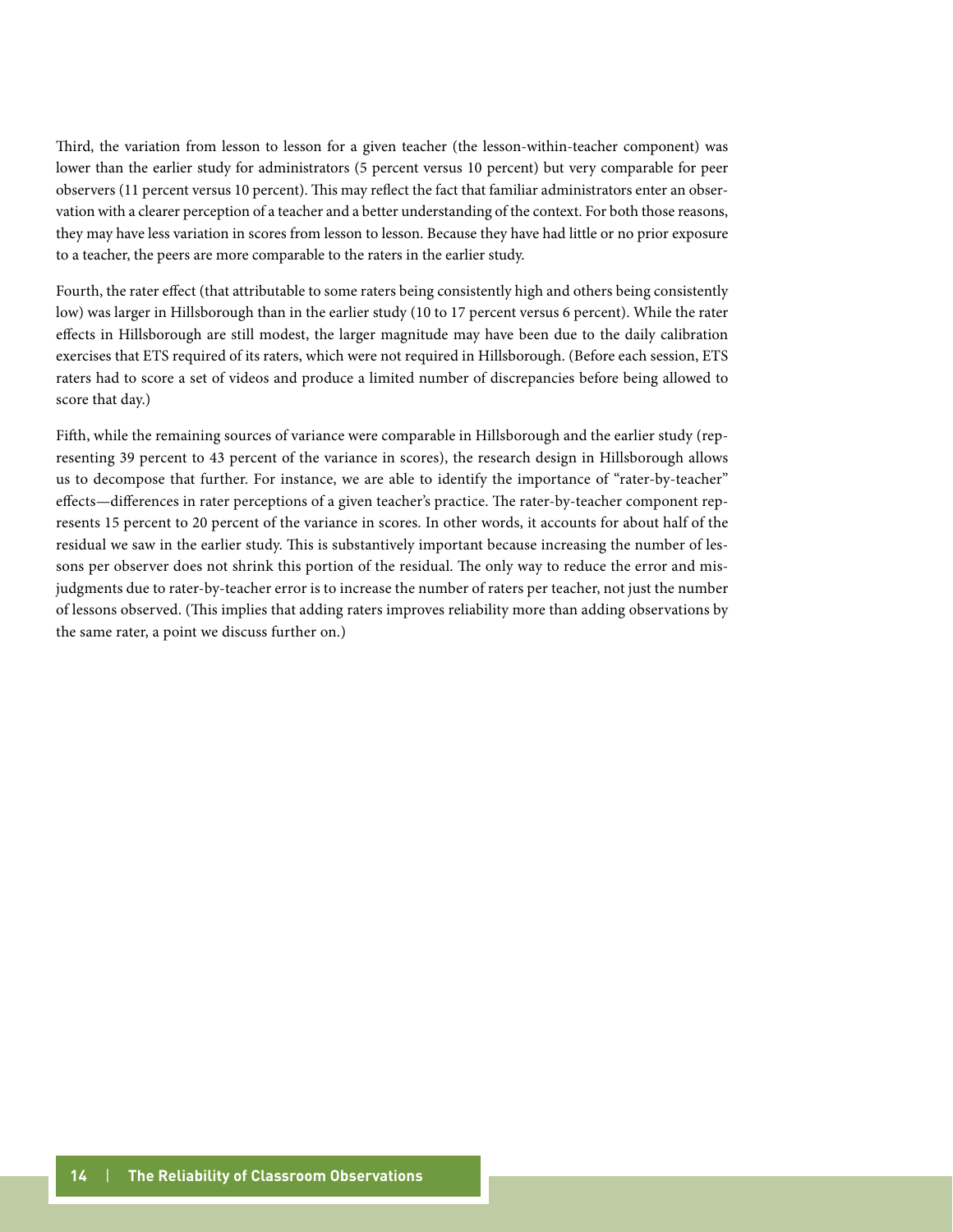# **Comparing Administrators and Peers**

A subset of the teacher lessons were observed by four types of observers:<sup>12</sup> (i) administrators from the teacher's own schools, (ii) administrators from other schools, (iii) peer observers who were certified in a teacher's grade range, and (iv) peer observers from other grade ranges. In **Table 6,** we report the mean scores, sources of variance, and reliability for all four categories of observers.

#### **Table 6**

#### **Mean Scores, Sources of Variance, and Reliability by Type of Observer**

|                                           |               |                   |                                            | <b>FROM G-STUDY</b>                      |                                                           |                                         | PERCENT IMPROVEMENT IN RELIABILITY     |                                         |  |
|-------------------------------------------|---------------|-------------------|--------------------------------------------|------------------------------------------|-----------------------------------------------------------|-----------------------------------------|----------------------------------------|-----------------------------------------|--|
| BY TYPE OF RATER                          | Mean<br>Score | $#$ of<br>Ratings | S.D. of<br><b>Teacher</b><br><b>Effect</b> | SEM of<br>a Single<br><b>Observation</b> | <b>Reliability of</b><br>1 Rating by 1<br><b>Observer</b> | $1\rightarrow$ 2 Lessons<br>$(1$ rater) | $1 \rightarrow 2$ Raters<br>[1 lesson] | $1 \rightarrow 2$ Raters<br>(2 lessons) |  |
| Administrator from same school            | 2.6658        | 428               | 0.326                                      | 0.320                                    | 0.510                                                     | $14.22\%$                               | 22.72%                                 | 31.56%                                  |  |
| Difference relative to own administrator: |               |                   |                                            |                                          |                                                           |                                         |                                        |                                         |  |
| Administrator from another school         | $-0.10$       | 844               | 0.332                                      | 0.380                                    | 0.433                                                     | 17.45%                                  | 35.73%                                 | 39.13%                                  |  |
| Peers from same grade range               | $-0.20$       | 684               | 0.195                                      | 0.308                                    | 0.287                                                     | 19.36%                                  | 42.15%                                 | 54.59%                                  |  |
| Peers from different grade range          | $-0.25$       | 606               | 0.190                                      | 0.338                                    | 0.240                                                     | 21.96%                                  | 47.22%                                 | 60.65%                                  |  |

Notes: Sample was limited to chosen lessons, along with a set of four lessons from the teachers who were indifferent to lesson selection. Based on average scores for items 2a through 3e of the Framework for Teaching.

> We highlight five findings: First, administrators scored their own teachers higher—about .10 points higher on average than administrators from other schools and .20 points higher than peers. Although these differences may seem small in absolute terms, this "home field advantage" is large in relative terms. Given the compressed distribution of teacher scores, the difference is between one-third and two-thirds of the underlying standard deviation in scores between teachers. As noted above, a .10 point advantage would move a teacher by approximately 10 percentile points in the distribution of observation scores.<sup>13</sup>

> The top panel of **Figure 3** portrays the mean score by a teacher's own administrator against the mean score given to the same teacher by an administrator from another school.14 The red line is the 45 degree line, where the two scores would be equivalent. The average score from a teacher's own administrator(s) is on the vertical axis and the average score from other administrators is on the horizontal axis. Note that many of the points lie above the 45 degree line, meaning that own administrators are providing higher scores for teachers than other administrators. The bottom panel of Figure 3 compares the mean scores from a teacher's own administrators

<sup>12</sup> This represents the four chosen videos for the 44 teachers who exercised their right to choose. For the 23 teachers who did not elect to choose, we chose four videos at random and showed them to all four types of raters.

<sup>13</sup> This is equivalent to approximately 15 percentile points in the distribution of underlying teacher scores.

<sup>14</sup> All of these scores in Figure 3 are for teacher-chosen videos.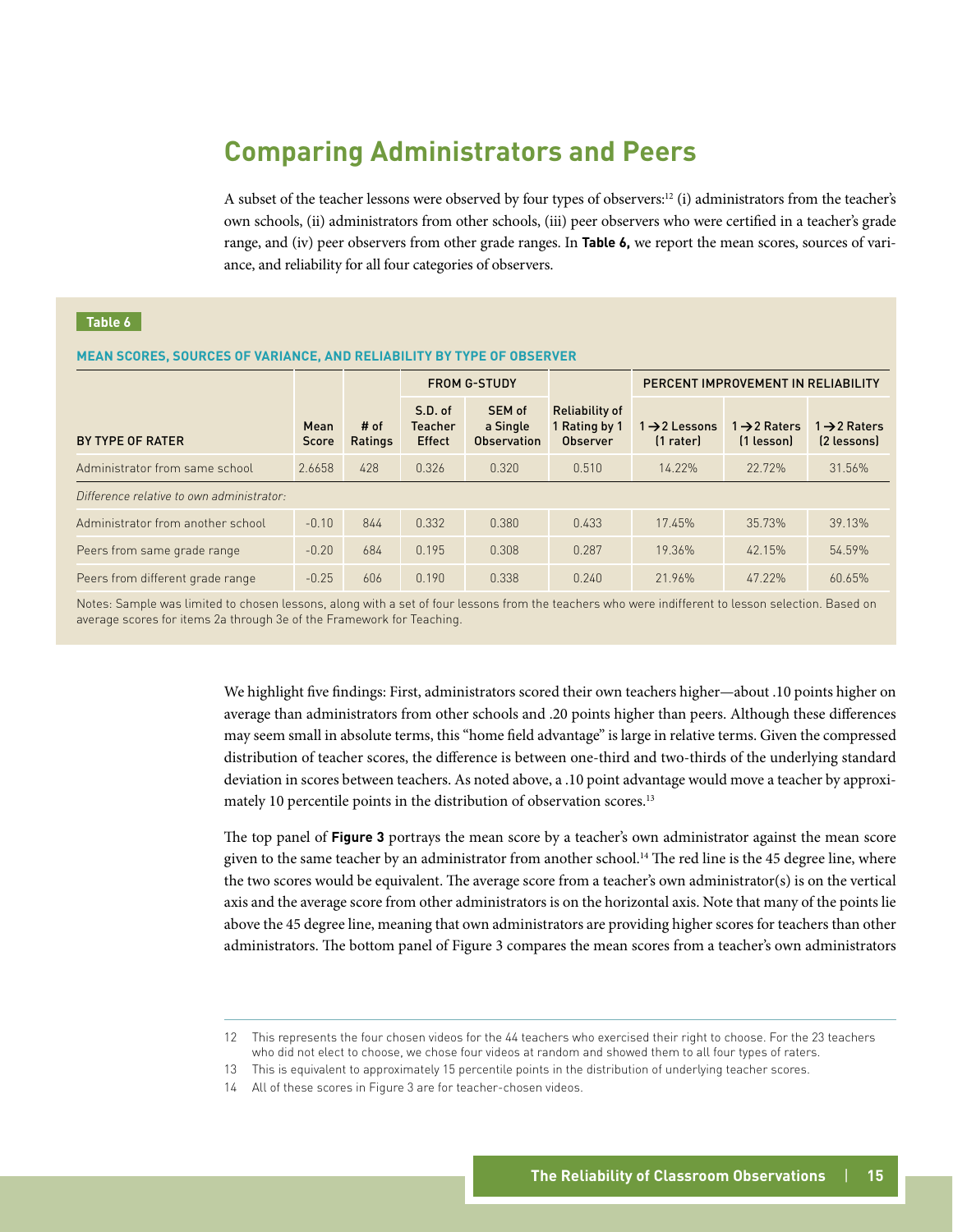#### **Figure 3**

#### **compari ng teacher average scores by own administrator and another administrator**



**compari ng teacher average scores by certified peers and own administrators**

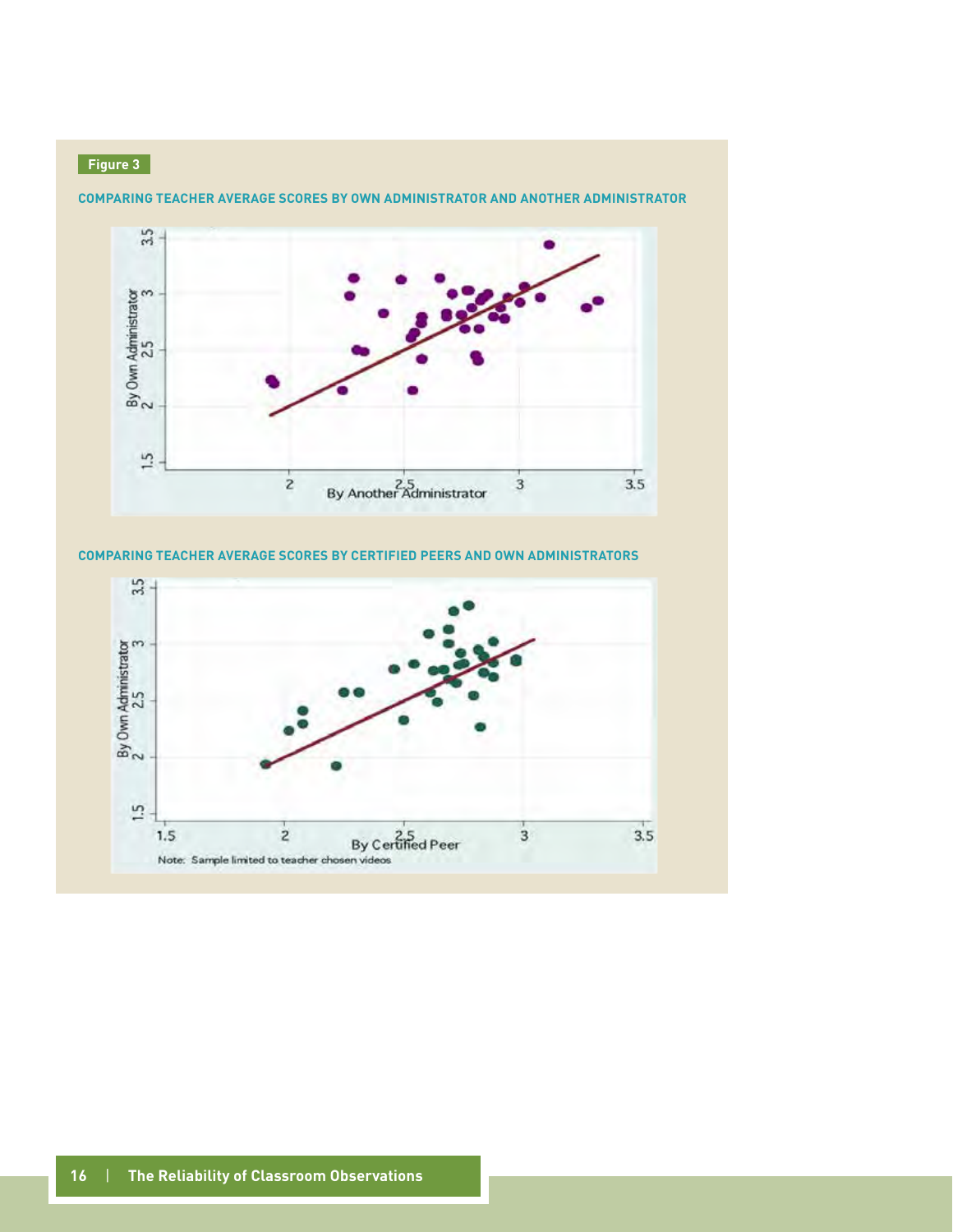against the scores given by similarly certified peers. Again, most of the points are above the 45 degree line. Moreover, following Table 6, the advantage given by own administrators is larger relative to peers than relative to other administrators.

Second, despite granting higher mean scores to teachers in their own schools, administrators were more likely to differentiate among teachers both inside and outside their own schools than peers were. As Table 6 shows, the standard deviation in scores associated with teachers was 50 percent larger for administrators than for peers: slightly above .3 for administrators compared to slightly below .2 for peers. This is consistent with the fact that administrators were more likely to use extreme values, particularly in the top categories. For example, among all the item-level scores given by administrators, 5.1 percent and 3.4 percent were "unsatisfactory" and "advanced," respectively. When averaging across items for a given observation, administrators scored 12 percent of videos below basic (<2) and 13 percent above proficient (>3). But peers were less likely to provide scores at either extreme, scoring just 6 percent of the same videos below basic and just 3 percent above proficient.

**Figure 4** portrays the distribution of average observation scores for the videos scored by both peers and administrators. The blue line portrays the distribution of scores by peers, and the red line portrays the distribution by administrators. Peers gave lower scores on average than administrators. They were less likely to give scores above 3 (proficient), but they were also less likely to provide scores below 2 (basic).

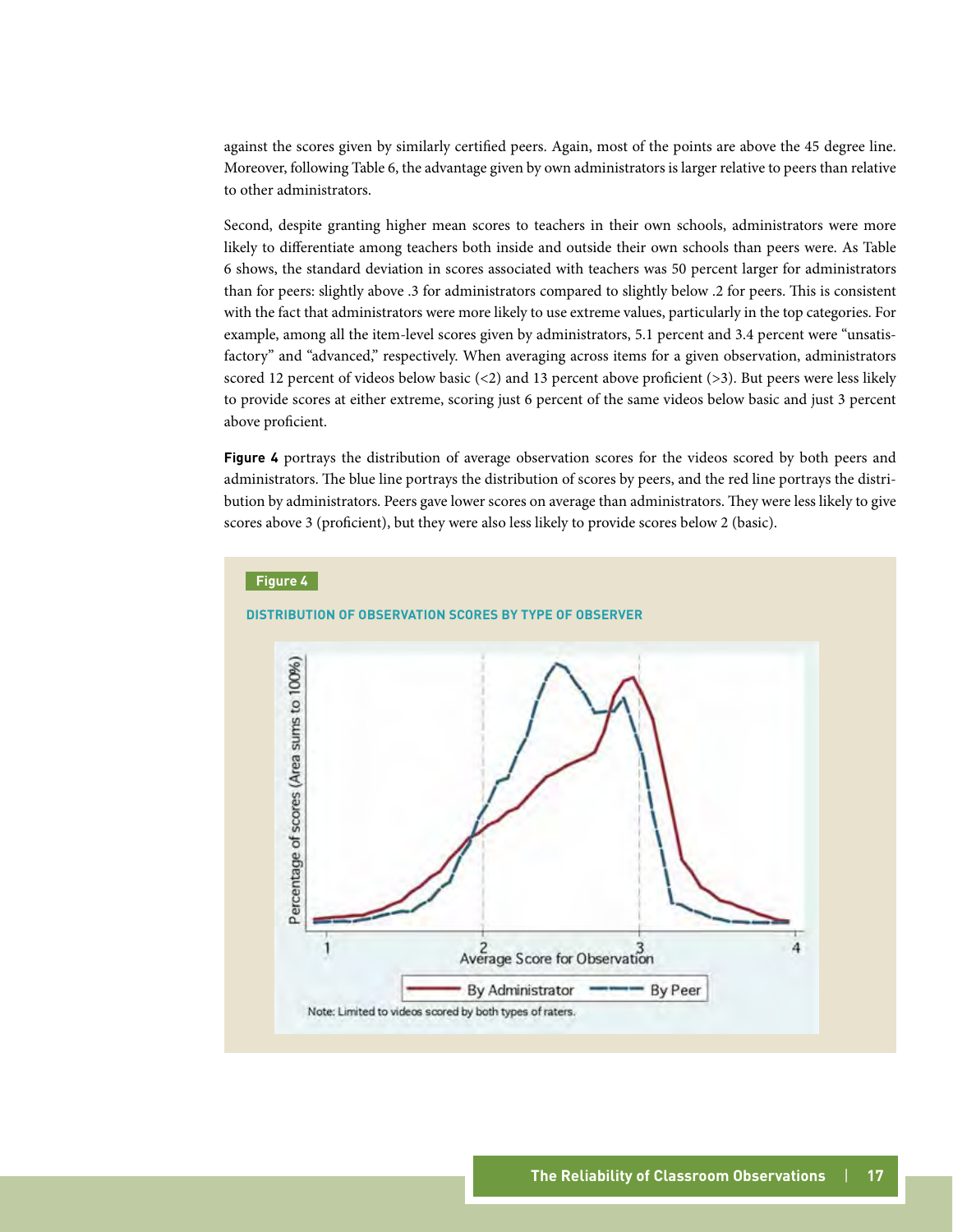Third, the standard error of measurement was similar for all four types of observers. It was only slightly higher for administrators from other schools than for the administrators from the same schools (.38 versus .32) and for peers from different grade ranges than for peers in the same grade range as the teacher being observed (.34 versus .31).

Fourth, despite having similar standard errors of measurement, the reliability of administrator scores was higher for administrators than for peers. Reliability is the proportion of variance in observed scores that reflects persistent differences between teachers. Even though the error variance was similar, administrators discerned larger underlying differences between teachers, producing a higher implied reliability.

Fifth, the percentage gain in reliability from having an observer watch one more lesson from a teacher is about half as large as the gain from having a second observer watch the original lesson. In other words, having one video watched by two different observers produces more reliable scores than having one observer watch two videos from the same teacher. (This is due to the fact that the lesson-to-lesson variance, and its interactions with other sources of error, is less than the corresponding variance for raters.)

The gain is even larger when the second observer watches a different lesson from the first observer. With two raters each scoring a single lesson, reliability improves in two ways—by dividing both the lesson-to-lesson variance and the rater-by-teacher error variance in half. When having the same rater score two lessons from a teacher, only the lesson-to-lesson variance is reduced. As a result, if a school district is going to pay the cost to observe two lessons for each teacher (both financially and in terms of school professionals' time), it gets bigger improvements in reliability by having each lesson observed by a different observer.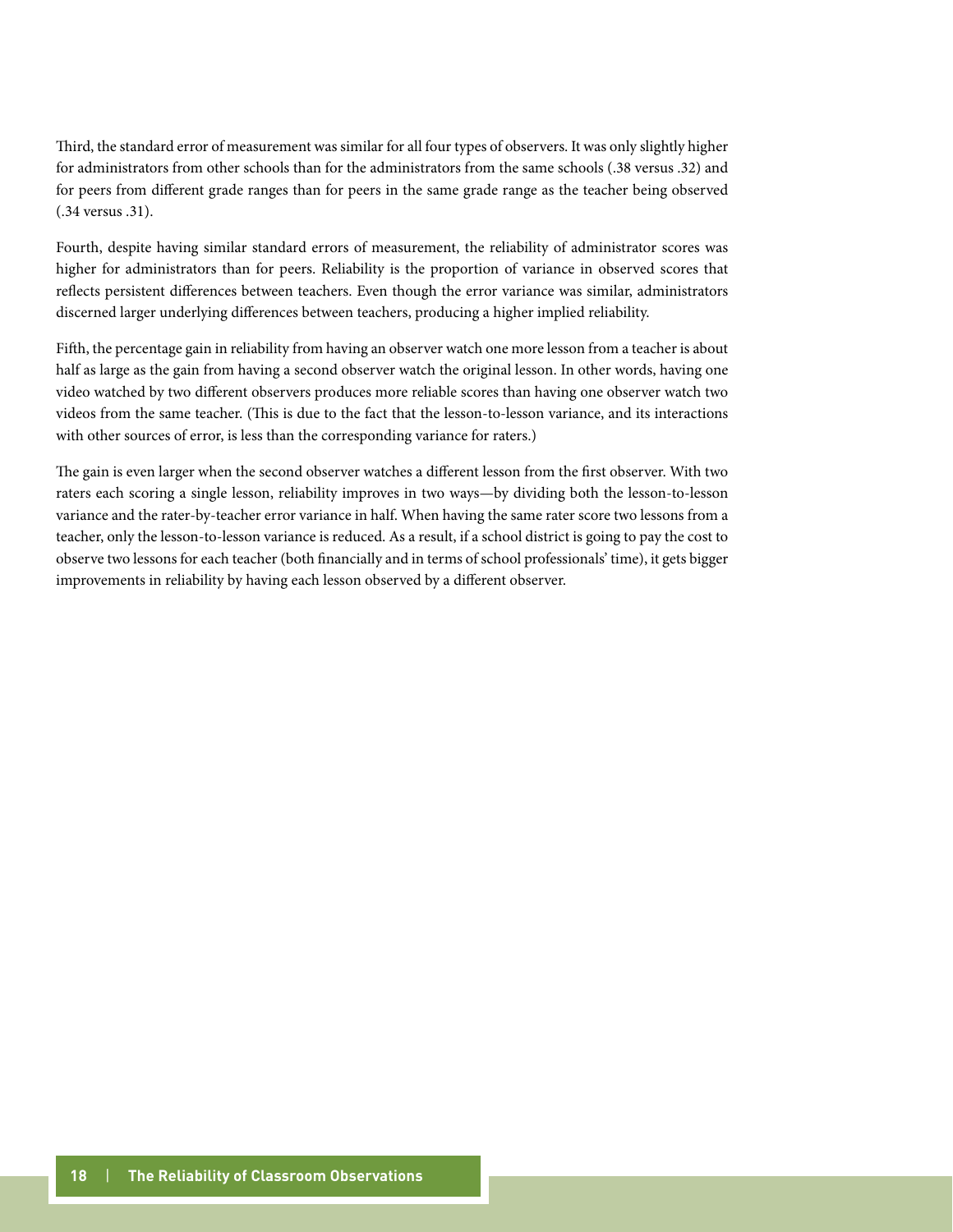#### **Are Different Types of Raters Seeing Teachers Similarly?**

Higher reliability simply means that administrators were more consistent. But consistency does not necessarily imply accuracy. For example, if a principal and an assistant principal shared the same bias against a teacher from their school—either positive or negative—and allowed those biases to drive the scores they provided, then we would conclude that these administrators were quite "reliable." The reliability statistic cannot distinguish between consistent bias and consistent accuracy.

However, because each teacher was observed by different types of observers—administrators from their own school as well as peers and administrators elsewhere—we can study the degree to which the different observers were interpreting the video evidence similarly. Specifically, we can calculate the correlation in the teacher effects across different types of observers and correct for reliability.15 To the extent that different types of observers were looking for different behaviors, were using different standards, or were influenced by information outside the video record, then the correlation in their teacher effects will be less than one.

The correlations are reported in **Table 7,** along with the estimated reliabilities for each of the four types of raters (which are reported along the diagonal). As reported in the first column of Table 7, the estimated correlation in teacher effects between administrators from the teacher's own school and administrators from another school was high, .87. Moreover, the correlation between a teacher's own administrators' scores and those of peer observers from the same grade range was also high, .88. The correlation with peer observers' ratings from a different certification area was not as high, .73—implying that the peer observers from other grade ranges interpreted the videos differently from administrators and peers from the same grade level.

The second column reports the correlations for administrators outside a teacher's school. The correlation between unfamiliar administrators and peers from the same grade range was slightly higher than the .87 correlation between administrators, at .91. In other words, administrators who do not know a given teacher and peer observers from the teacher's grade range were most likely to concur in their assessments of a given teacher's practice. The group of observers that was least aligned with the other three types of observers were the peer observers from other grade levels.

$$
(1) \rho_{12} = \frac{Corr(Score(i,1,k,r),Score(i,2,notk,notr))}{\sqrt{r_1r_2}}
$$

where the numerator is the correlation in scores whenever two different lessons from a given teacher were scored by raters of different types. In the denominator,  $r_1$  and  $r_2$  represent the estimated reliabilities of scores for rater types 1 and 2, respectively. In other words, we first calculate the observed correlation in scores whenever a different lesson for a given teacher was scored by a different type of observer. We then correct that correlation to account for the known tendency of low reliability to diminish observed correlations. The result is the estimated correlation in underlying teacher effect as observed by raters of any two types, 1 and 2.

<sup>15</sup> To calculate the correlation in the underlying teacher effects being measured by different types of raters, we use the following calculation. Suppose each teacher (designated by the subscript *i*) is observed by an observer of type *j*, during a lesson *k*, by a specific rater *r*. Then the disattenuated correlation in observation scores by observers of type 1 and 2 would be as follows: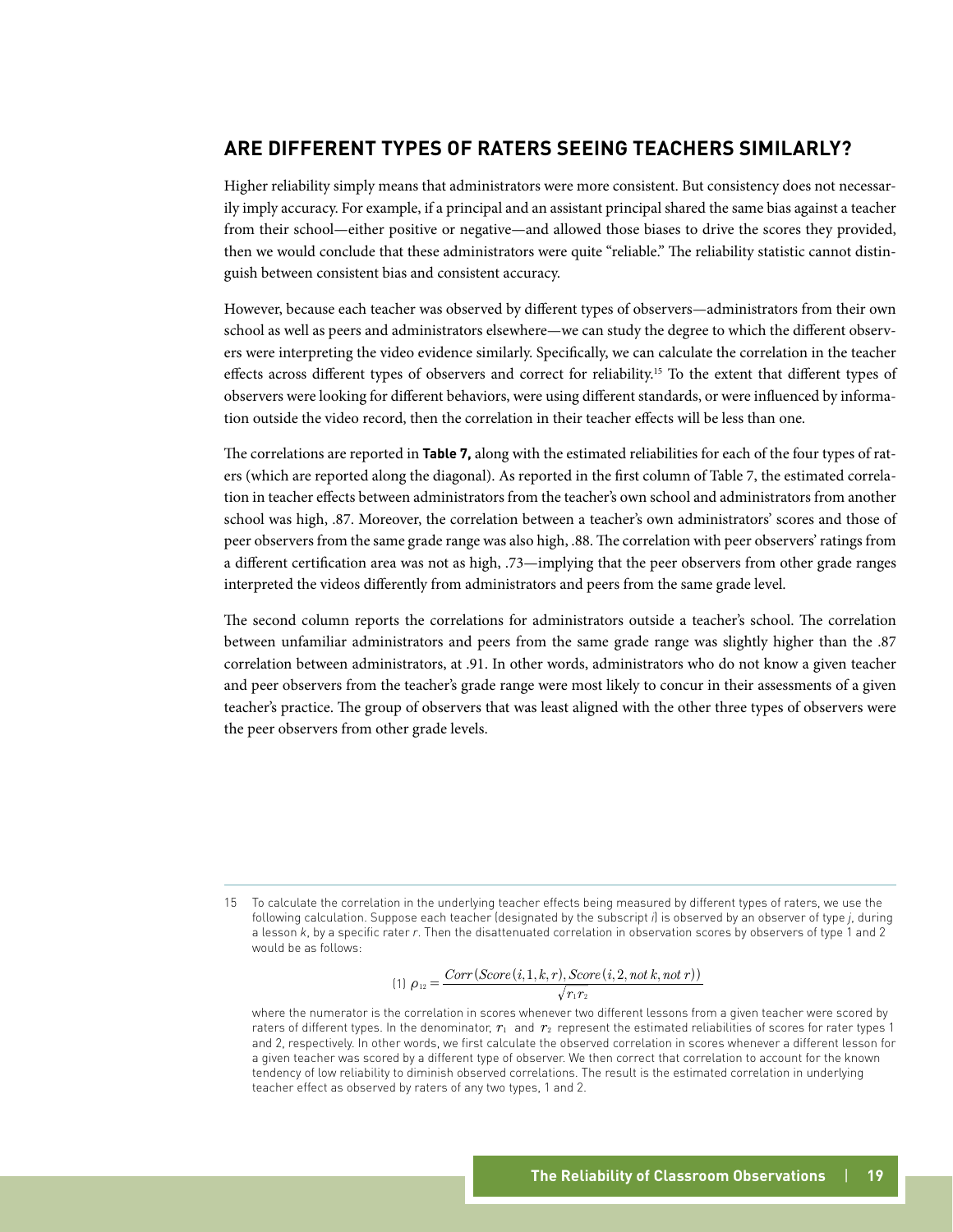#### **Table 7**

#### **Correlation in Underlying Teacher Effect for Different Types of Raters**

|                               | <b>Administrators</b> |              | <b>Peers</b>              |                            |  |  |
|-------------------------------|-----------------------|--------------|---------------------------|----------------------------|--|--|
|                               | Same School           | Other School | <b>Same Certification</b> | <b>Other Certification</b> |  |  |
| Administrators (Same School)  | 0.510                 |              |                           |                            |  |  |
| Administrators (Other School) | 0.874                 | 0.433        |                           |                            |  |  |
| Peers (Same Certification)    | 0.883                 | 0.914        | 0.386                     |                            |  |  |
| Peers (Other Certification)   | 0.733                 | 0.816        | 0.817                     | 0.345                      |  |  |

Note: The estimates in the shaded areas above are disattenuated correlations in the underlying teacher effect. These are based on average scores for items 2a through 3e of the Danielson instrument as implemented in Hillsborough. The sample was limited to those videos that were selected by teachers, supplemented with a random selection of videos for those teachers who did not choose. The reliability estimates from the G-study are on the diagonal.

**Figure 5**

#### **Components of Variance in Scores for Different Types of Observers**

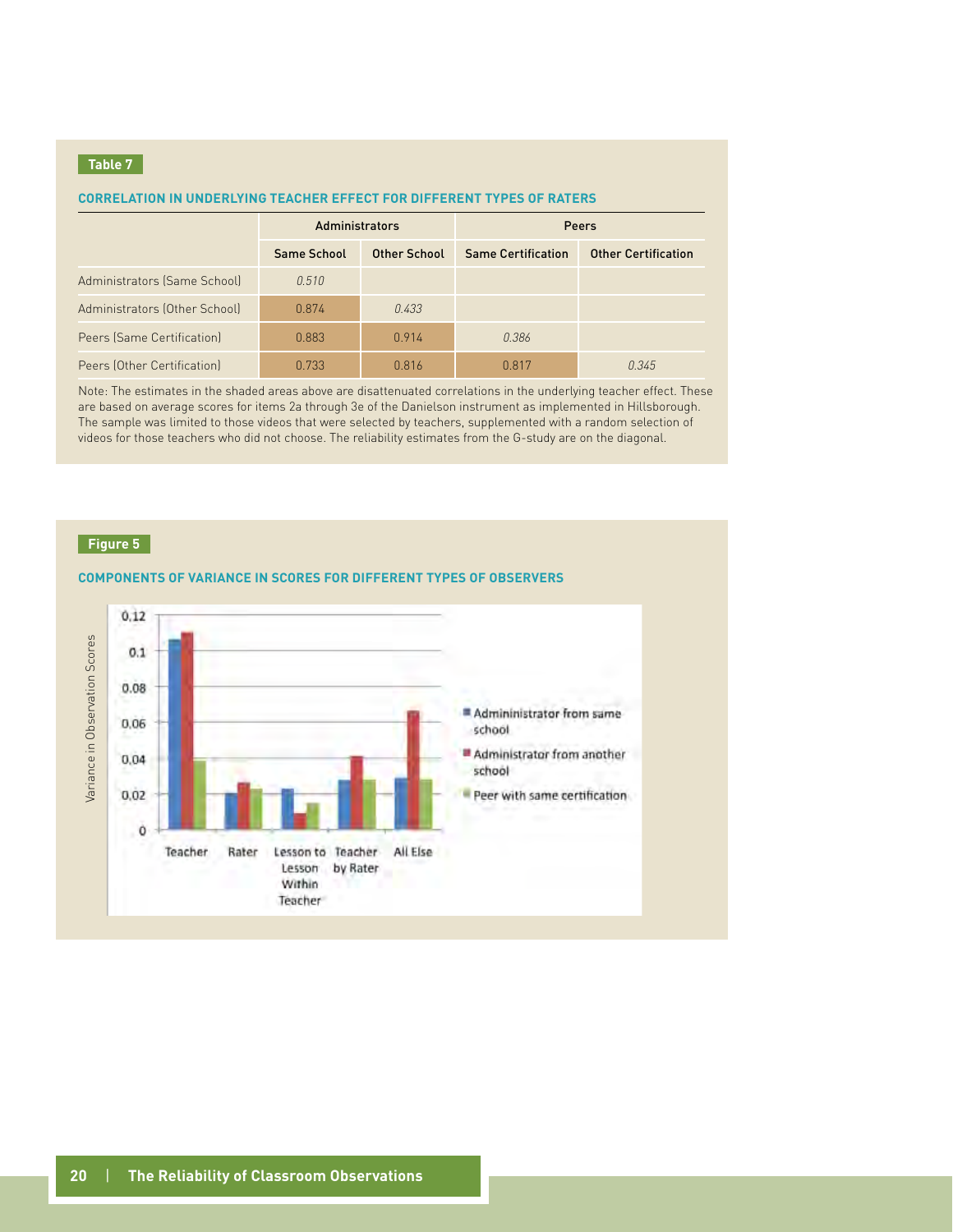**Figure 5** reports the distinct sources of variance in full-lesson scores for three types of observers: administrators from a teacher's own school, administrators from other schools, and peers with similar certification.<sup>16</sup> The first set of bars refers to the variance attributable to teachers. As noted above, the variance in scores attributed to teachers was higher for administrators than for peers.

The second set of bars refers to the variance attributable to differences in rater mean scores (the "main rater effect"). If Rater A were to consistently give higher scores than Rater B, this source of variance would be higher. For all three categories of raters, this variance component was similar and relatively small.

The third set of bars refers to the variance component attributable to differences between lessons given by the same teacher. This source of variance was highest for raters who were administrators at a teacher's own school. This is noteworthy because it is not consistent with the notion that administrators walk into each observation with strong preconceptions. If they had, we might have expected a large variance component attributable to teachers and little variance in a given teacher's score from lesson to lesson. In fact, the variation in scores for a given teacher from lesson-to-lesson was highest if the observer was an administrator from their school.

The fourth set of bars refers to the teacher-by-rater variance component. This component captures the extent to which some raters seemed to score a given teacher higher than other raters. Keep in mind that, because these variance components were estimated separately for each category of raters, the component refers to differences among administrators from their school, or among other administrators, or among peers, respectively. For 22 of 32 schools, we had more than one administrator from a school scoring, and it was the difference in rankings given by these different individuals that allowed us to estimate this variance component for administrators from the same school. If administrators from a school were to share the same preconceptions of a teacher, we would expect this variance component to be low for such administrators. In fact, it was somewhat lower than for unfamiliar administrators, but it was similar in magnitude to the component estimated for peers.

The final set of bars refers to the remaining sources of variance that cannot be distinguished from error. This error was highest for other administrators and explains their relatively low reliability when compared to sameschool administrators.

<sup>16</sup> Item variance components were collapsed into their respective variance components, assuming a 10-item assessment. The peer scores were limited to those videos seen by administrators.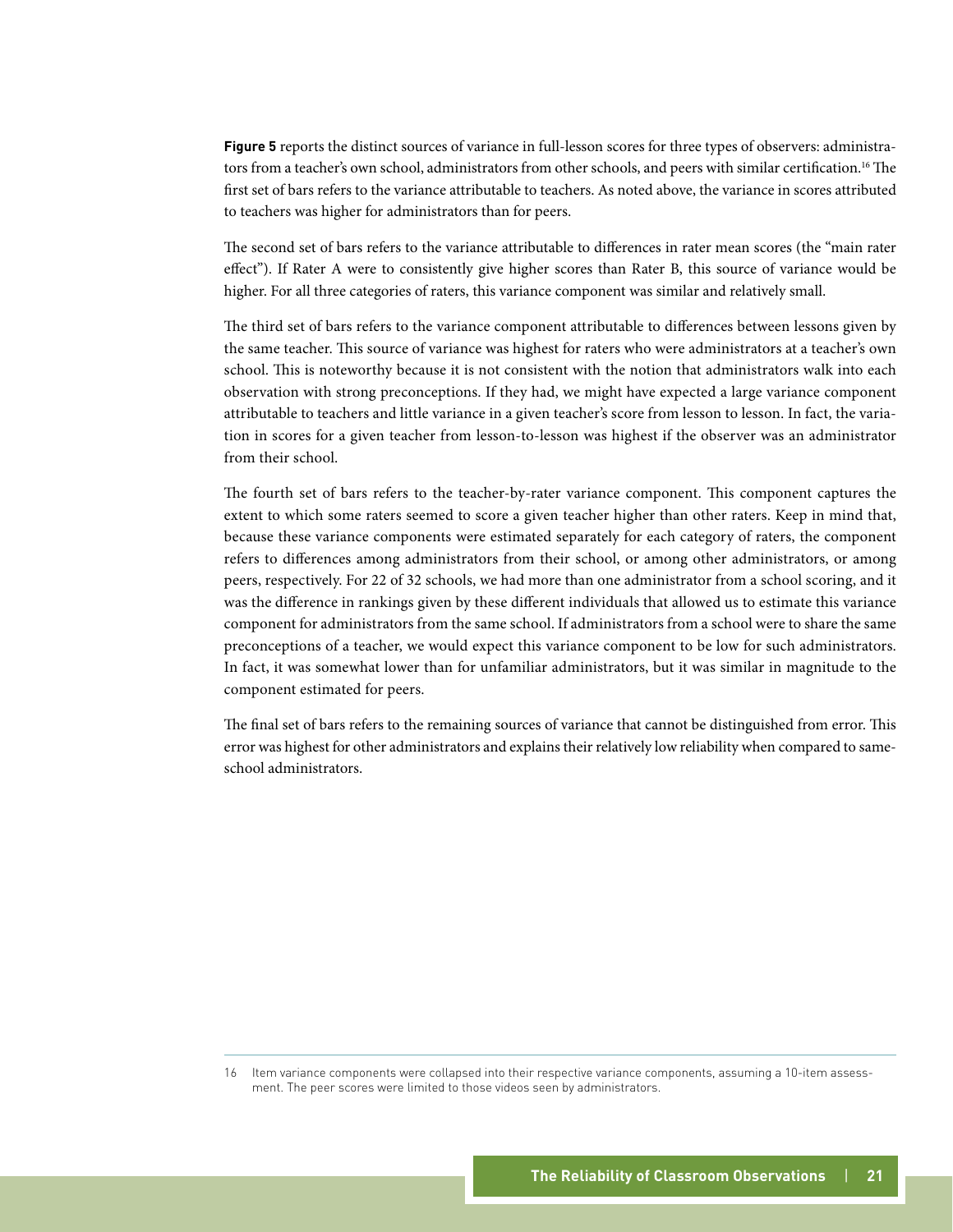#### **Internal or External Observers?**

Some school districts have chosen to take on the additional expense of involving external observers—from outside a teacher's school—in classroom observations. Our results are unambiguous in suggesting the importance of having more than one observer. The gain in reliability from adding another set of eyeballs is more than twice as large as that of adding another observation from the same observer.

But do those eyeballs have to belong to an observer from outside the school? Our results are unclear on that score. Those who advocate for external review often point to the possibility of bias in a school setting, fearing that a principal's or other administrator's scores would be driven by preconceptions for or against a teacher. While administrators gave their teachers higher mean scores, we saw little evidence that such preconceptions were a major influence on the relative ranking of video scores: (1) the underlying scores given by administrators from a teacher's school were highly correlated with the scores given by other administrators and peers who only saw the teacher on video; (2) rather than being fixed, administrators' scores seemed to vary from lesson to lesson for a given teacher just as much as when other observers were scoring; and (3) different administrators in a school had a similar degree of disagreement in their assessment of individual teachers as peers (although somewhat less than administrators from other schools did).

Nevertheless, having at least a subset of teachers observed by external observers provides assurance that the system itself remains fair and reliable by safeguarding against any biases internal to a school. This could be done by having a random sample of teachers observed by external observers (as we suggested in *Gathering Feedback for Teaching,* 2012).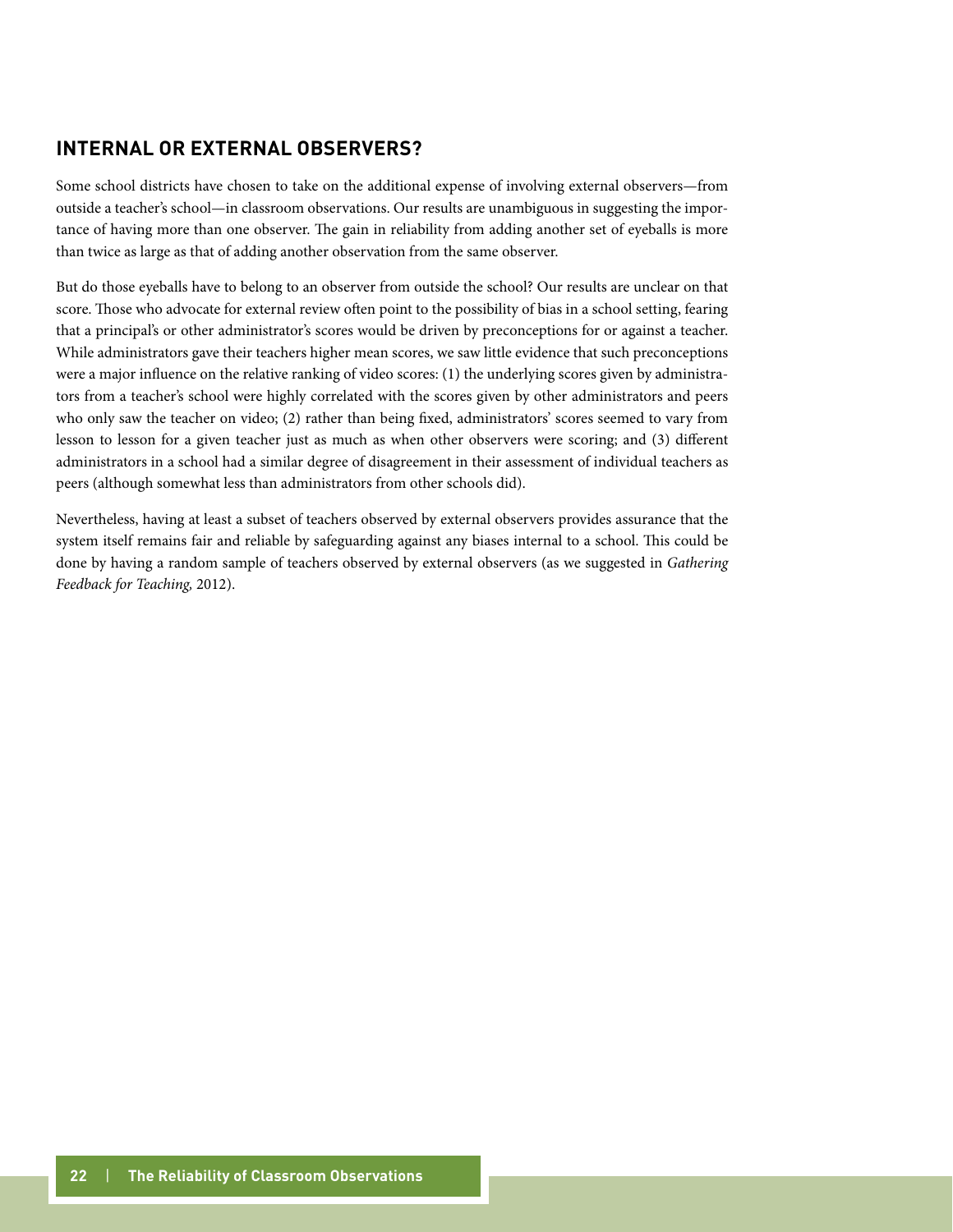# **The Consequences of Teacher Discretion in Choosing Lessons**

For each of those teachers who exercised their right to choose which videos to show to administrators, we compared the scores for those videos (the "chosen" videos) to the scores given to the videos that were not chosen (the "non-chosen" videos). Those results are reported in the top panel of **Table 8.**

#### **Table 8**

#### **Mean Scores, Sources of Variance, and Reliability by Mode of Observatio n**

|                                               |               |                   | <b>FROM G-STUDY</b>              |                                                |                                              |                                                 |  |  |  |
|-----------------------------------------------|---------------|-------------------|----------------------------------|------------------------------------------------|----------------------------------------------|-------------------------------------------------|--|--|--|
|                                               | Mean<br>Score | $#$ of<br>Ratings | S.D. of Teacher<br><b>Effect</b> | <b>Correlation in</b><br><b>Teacher Effect</b> | <b>SEM of a Single</b><br><b>Observation</b> | <b>Reliability of 1 Rating</b><br>by 1 Observer |  |  |  |
| <b>BY TEACHER DISCRETION</b>                  |               |                   |                                  |                                                |                                              |                                                 |  |  |  |
| Teacher-chosen videos                         | 2.530         | 558               | 0.242                            |                                                | 0.320                                        | 0.365                                           |  |  |  |
| Difference relative to teacher-chosen videos: |               |                   |                                  |                                                |                                              |                                                 |  |  |  |
| Non-chosen videos                             | $-0.072$      | 558               | 0.214                            |                                                | 0.340                                        | 0.284                                           |  |  |  |
| BY DURATION OF SCORING                        |               |                   |                                  |                                                |                                              |                                                 |  |  |  |
| 15 minutes                                    | 2.452         | 924               | 0.148                            |                                                | 0.278                                        | 0.219                                           |  |  |  |
| Difference relative to 15 minutes:            |               |                   |                                  |                                                |                                              |                                                 |  |  |  |
| Full lesson only                              | $-0.005$      | 1,848             | 0.204                            |                                                | 0.273                                        | 0.358                                           |  |  |  |

Notes: All results are for peer ratings, based on average score for items 2a through 3e of the Danielson instrument as implemented. The correlations are the estimated disattenuated correlations.

> We highlight four findings: First, peers scored the chosen videos .07 points higher on average than the nonchosen videos.17 In other words, when teachers are given the opportunity to choose, they seemed to choose videos where they scored higher.

> Second, despite the increase in mean scores, the underlying variability in teacher scores was higher for the chosen videos than for the lessons teachers explicitly chose not to show to administrators (.242 versus .214). In other words, although the mean score of chosen lessons is higher than that of non-chosen lessons, the underlying difference in teacher scores is also larger. That is, teachers look more different—not more alike—in chosen videos.

> Third, the reliability of scores is higher for the chosen videos than for the non-chosen videos. Just as we saw with the greater reliability of administrator scores, this is due primarily to the wider variance in underlying scores, since the standard errors of measurement were similar for chosen and non-chosen videos.

<sup>17</sup> Peers were not told which videos had been chosen by teachers and which had not.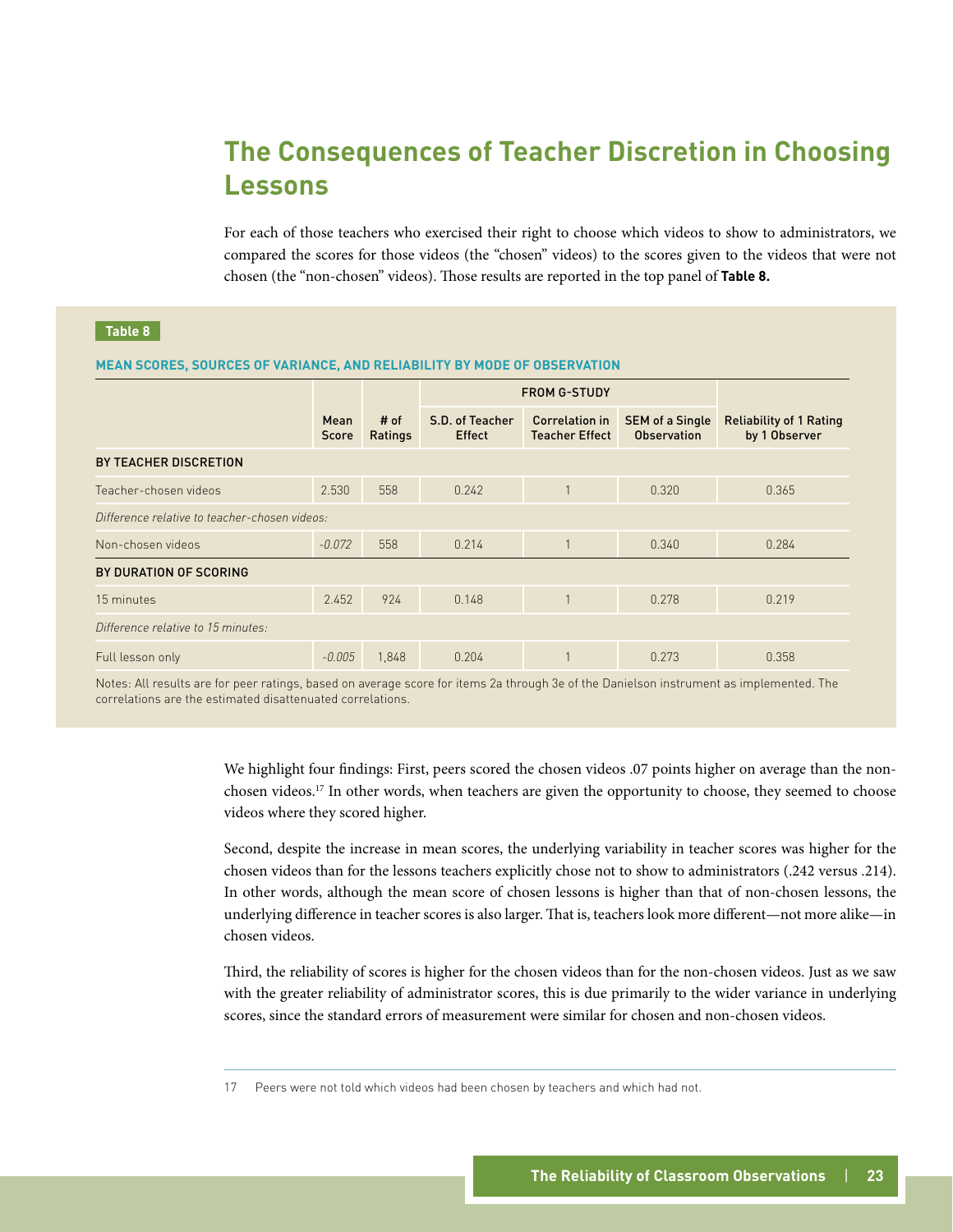Fourth, we checked whether the ranking of teacher scores was sensitive to teacher choice of video. We wanted to know whether the chosen videos were essentially providing similar information on the teachers who are struggling and succeeding as the unchosen videos. Accordingly, we calculated the correlation in the underlying teacher effect for chosen and unchosen videos.18 After adjusting for measurement error in both, the implied correlation in scores between chosen and non-chosen videos is essentially one.<sup>19</sup> In other words, scoring chosen videos not only produces a wider distribution of scores; it also seems to preserve the ordering that would have been produced using the non-chosen videos.

We illustrate that fact in **Figure 6** by plotting the average scores given by peers to teachers' chosen and unchosen videos.20 The 45 degree line represents equality for a given teacher. Even though the scores on the chosen videos were higher (that is, most of the points are above the line), the teachers who had higher scores on their chosen videos also had higher scores on their other videos. In fact, after adjusting for the errors in both measures, the implied correlation was equal to one. In other words, the only reason the scores were not perfectly correlated in Figure 6 was due to measurement error in each.



18 We calculated the correlation for chosen and unchosen videos using

$$
O_{\textit{chosen},\textit{non}-\textit{chosen}} \xrightarrow{Corr(Score(i,j,\textit{chosen},r),Score(i,\textit{non}-\textit{chosen},\textit{not}\,r))}
$$

- 19 In fact, since the calculation in equation (1) can yield estimates outside the range of -1 to 1, the disattenuated correlation was estimated to be greater than one.
- 20 Many observers watched two chosen and two non-chosen videos for the same teacher. Simply looking at the correlation in the mean of all scores for chosen and non-chosen lessons per teacher would confound the relationship between chosen and non-chosen video scores with the rater-by-teacher effect. As a result, when an observer scored both chosen and non-chosen videos for a given teacher, we only used their first two video scores (half of which were for the chosen videos and half non-chosen).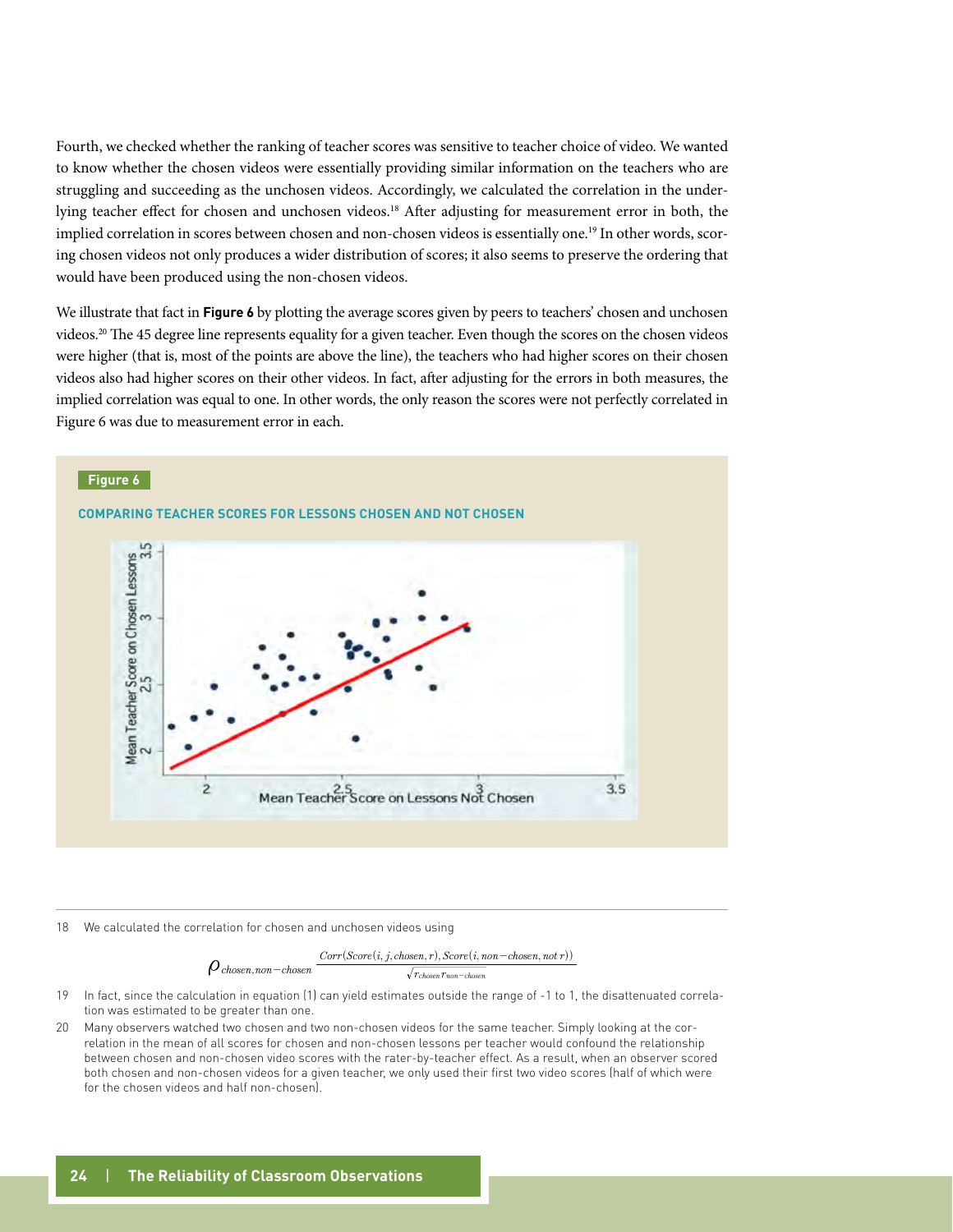## **Fifteen Minutes versus Full Lessons**

The bottom panel of Table 8 on page 23 compares the mean and variance of scores when observers scored a lesson after only 15 minutes and when they scored it only at the end of the full lesson. The mean score was similar with short and long observations. The standard error of measurement was similar. The disattenuated correlation in scores (adjusted for measurement error) was equal to one. However, underlying differences in teacher performance after 15 minutes were smaller than after observers scored the full lesson. The standard deviation in the underlying teacher effect was .15 points after 15 minutes and .20 points after the full lesson (usually 50 minutes to an hour). As a result, the reliability for each short observation was less than the reliability of the longer observations.

For half of the videos, we asked observers to score the videos after 15 minutes and then to provide a second set of scores after the lesson was complete. The top panel of **Figure 7** reports the percentage of scores on each item that were unchanged between the 15-minute score and the full lesson score. Within domain 2, the scores were unchanged between 15 minutes and an hour for 80 percent or more of the video ratings. In other words, the additional information after the 15-minute mark made less of a difference to scores within domain 2.



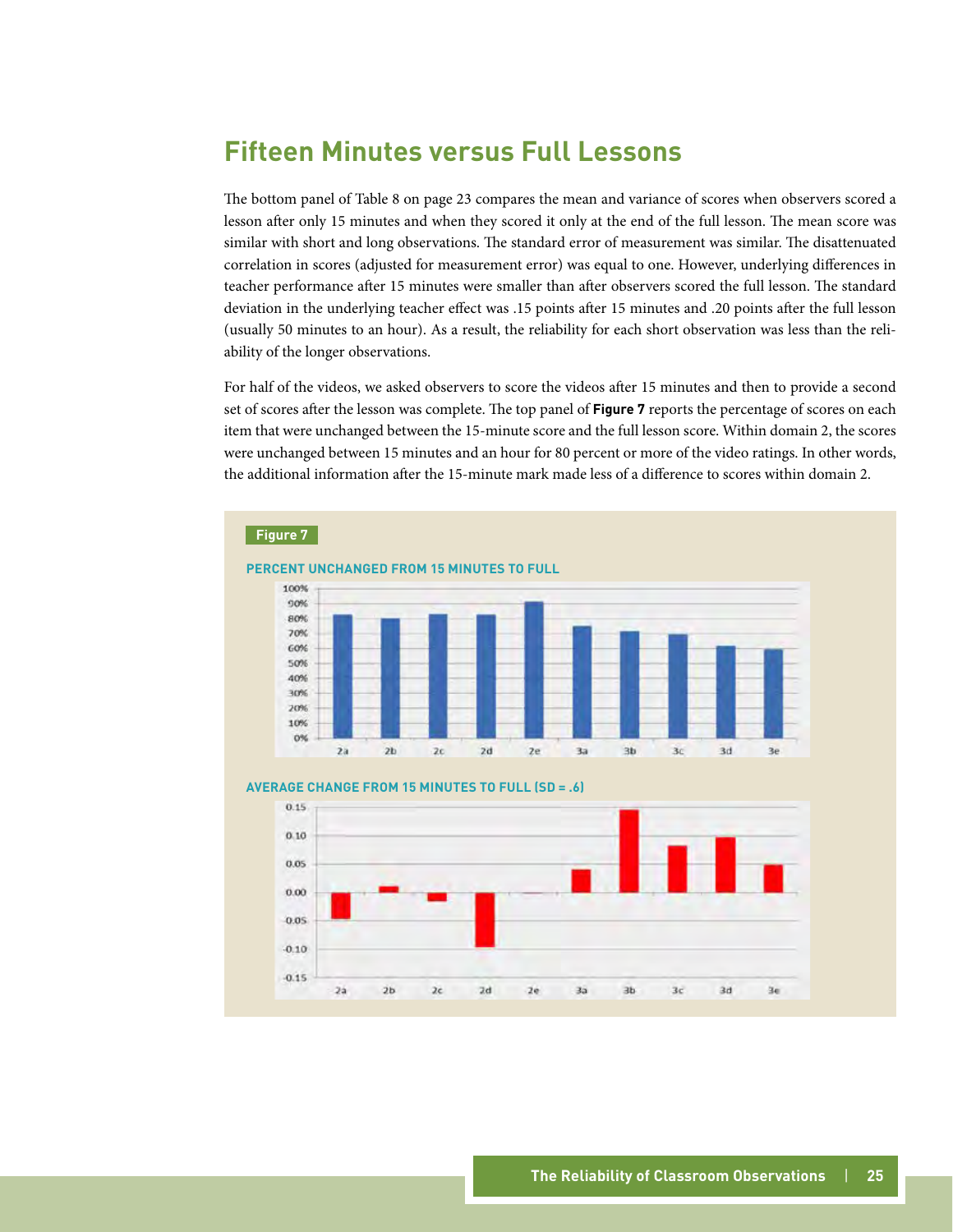However, within domain 3, being able to see the remainder of the lesson had a larger impact on the likelihood of changing scores. Rather than 80+ percent being unchanged, 60 percent to 75 percent were unchanged. Moreover, as reported in the bottom panel of Figure 7, observers were more likely than not to raise scores in domain 3 when they were able to watch a complete lesson.<sup>21</sup>

<sup>21</sup> We tested the reliability of scoring when observers watched the first 15 minutes of a class, not a random 15-minute segment. Therefore, we are conflating the effects of short observations and watching the initial moments of a class. It may be that the types of instruction required for domain 3 are more likely to show up during a latter portion of a class. We do not have the data to test that hypothesis.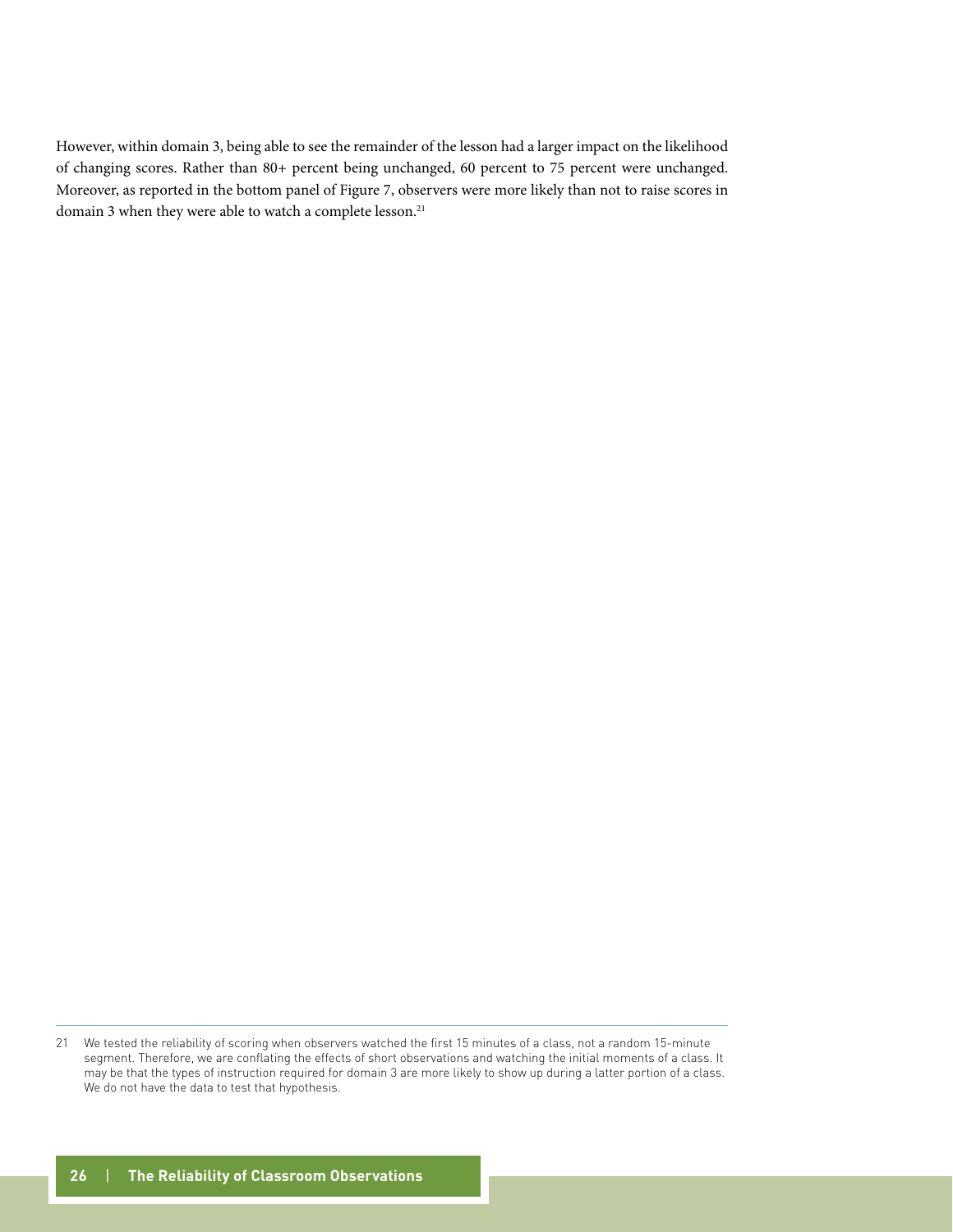# **First Impressions Linger**

Are observers influenced by their prior exposure to a teacher? To test this, we asked each rater to watch four videos for each teacher they observed. As reported in Table 1, we showed a given observer four videos, in two pairs. Within each pair, the videos were watched in consecutive order. However, the order of the videos was randomized for each rater. We can study the relationships in the ratings of each video by the order in which each observer scored them. By construction, there should be no relationship between the ordering of the videos and the nature of the teaching practices in the video. In other words, the practices used within each pair should be no more related than between any two videos by the same teacher. Moreover, there should be no systematic differences in the quality of instruction between the first pair and the second pair.

There were 780 unique teacher-rater matches. In **Table 9,** we report the correlation in scores by the same rater by the order in which they were scored. We highlight two findings:

First, recent exposure to a teacher has a residual effect on a rater's scoring. When a rater forms an initial impression of a teacher during one observation, that impression partially carries over into the next observation when it comes immediately afterward. This is reflected in the fact that the correlation in scores within the first pair of ratings (.73) and the second pair of ratings (.78) was higher than across any other two videos (which had correlations ranging from .64 to .69). Within each pair, if an observer rated a teacher highly in the first video, they were more likely to rate the teacher highly in the second video. And, similarly, if they rated a teacher poorly in the first video, they were more likely to rate the teacher poorly in the second.

#### **Table 9**

#### **Do Observers Carry Forward Impressions from Earlier Videos?**

|               | correlation for the carbodyn will viaco because by banne nately banne reacher |                   |                    |  |  |  |  |  |  |  |  |  |
|---------------|-------------------------------------------------------------------------------|-------------------|--------------------|--|--|--|--|--|--|--|--|--|
|               |                                                                               | <b>First Pair</b> | <b>Second Pair</b> |  |  |  |  |  |  |  |  |  |
|               |                                                                               | 2                 | 3                  |  |  |  |  |  |  |  |  |  |
|               |                                                                               |                   |                    |  |  |  |  |  |  |  |  |  |
| $\mathcal{P}$ | 0.731                                                                         |                   |                    |  |  |  |  |  |  |  |  |  |
| 3             | 0.649                                                                         | 0.693             |                    |  |  |  |  |  |  |  |  |  |
| 4             | 0.651                                                                         | 0.686             | 0.781              |  |  |  |  |  |  |  |  |  |

Correlation for 1st through 4th Video Scored by Same Rater, Same Teacher

Note: There were 780 unique teacher-rater matches in which a rater scored four videos per teacher. The order of videos was randomized for each observer, so the order of videos is uncorrelated with the quality or nature of any video by construction. The first two observations were scheduled one right after another while the second two occurred later. If recent exposure matters, then the first two and the last two observations should be more correlated with each other (the shaded areas). If observers are building an impression over time, then the pair correlation should be higher for the second pair than the first pair, and the correlation with the third and fourth observation should be higher for the second observation (in column 2) than the first observation (in column 1).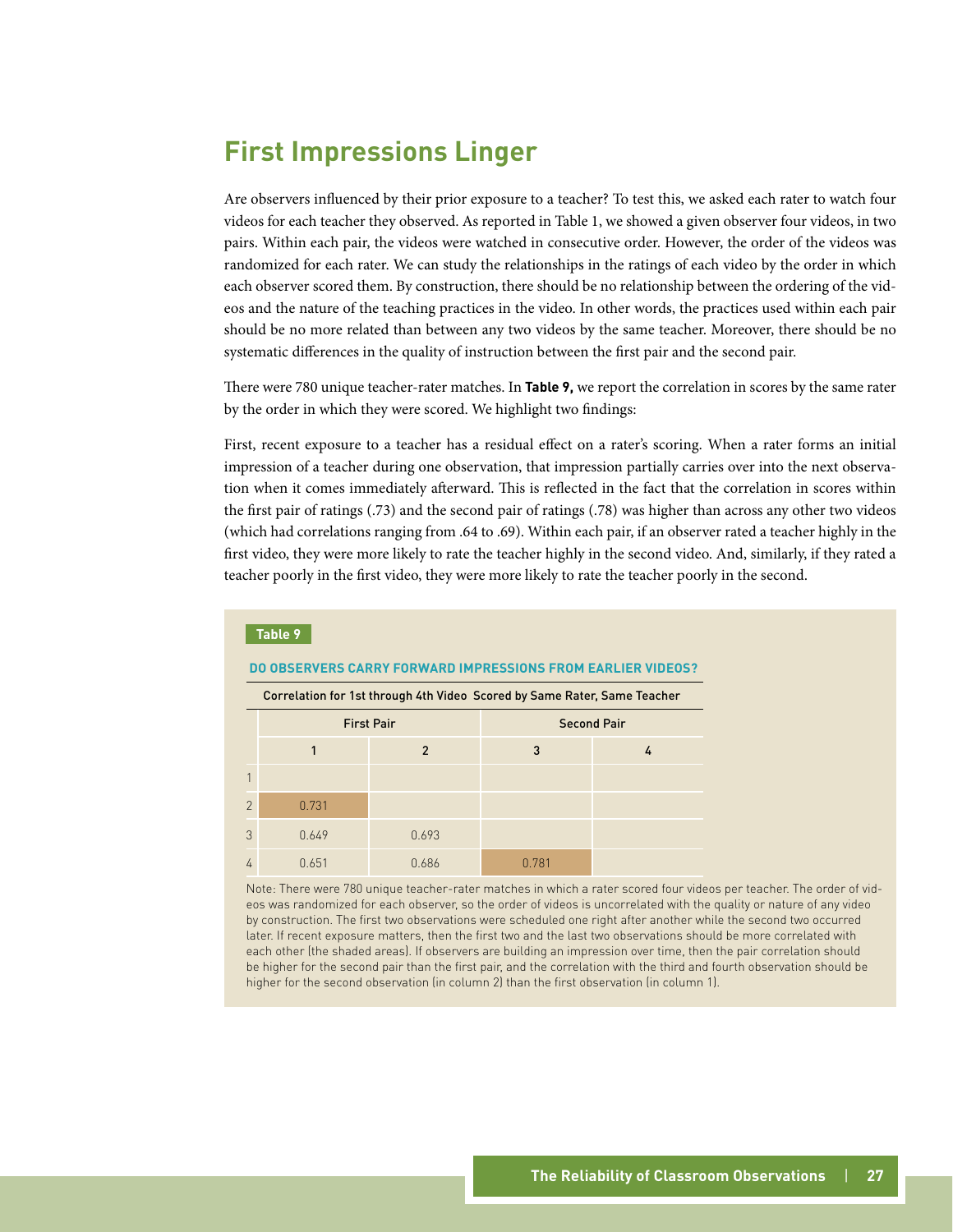Second, a rater's impressions of a teacher *accumulate* over time. Early impressions linger, even if recent exposure matters more. This is evident in the fact that the third and fourth observation scores are both more highly correlated with the second observation than the first observation (.69 versus .65). Moreover, the second pair of ratings was more highly correlated with each other than the first pair of ratings (.78 versus .73).

How do we know that these findings are driven by recent exposure and not the fact that a rater may simply "like a teacher's style"? If the correlation were driven solely by a rater-by-teacher effect—that is, if a rater simply reacts positively to a given teacher's personality or social background or teaching style independent of the content of the particular video being watched—then the correlations would be the same between the first and the second, the second and the third, the third and the fourth, etc. That is not the pattern in Table 8.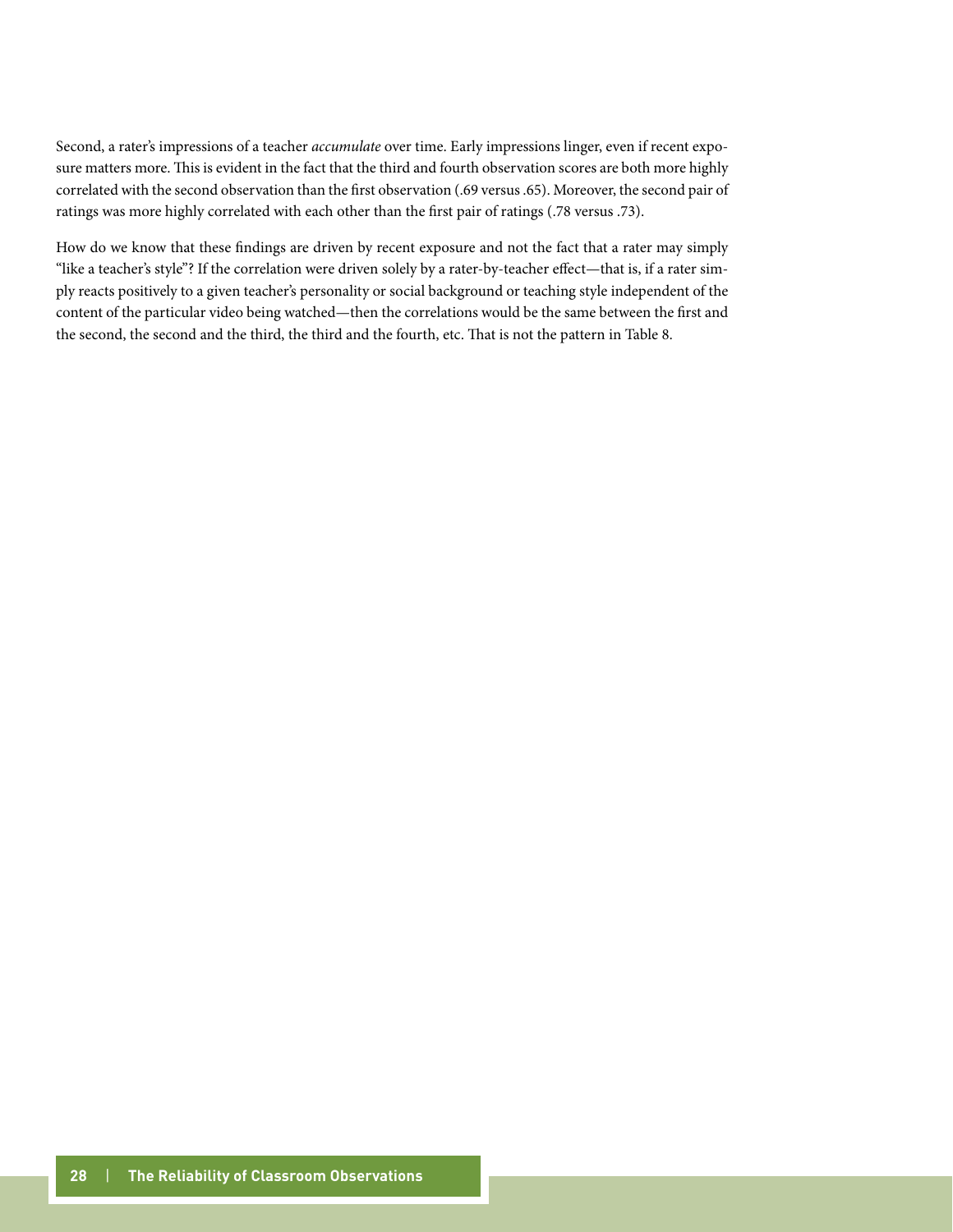# **Alternative Ways to Achieve Reliability**

In **Table 10,** we use the results of the generalizability analyses to estimate the reliability of different combinations of observations by a single same-school administrator and one or more peers. In scenario 1, we show that the reliability obtained with one observation from a teacher's own administrator and one observation from an external peer is 0.59. Scenario 2 shows that doubling the number of lessons viewed by the original two observers results in a reliability of 0.66.

Scenario 3 shows the value of adding an additional external peer. Even while holding the total number of observations constant, switching in a second external rater for the second observation increases the reliability to 0.69. Finally, scenario 4 holds constant the total amount of observational time by taking advantage of short ratings, but it distributes ratings to even more raters. Through this combination, reliability would increase further to 0.72.

#### **Table 10**

#### **Reliability Achieved with Different Allocatio ns of Classroom Observatio ns**

| <b>SCENARIO</b>   | <b>Rater Combination</b>               | Lesson 1 |          | Lesson 2 Lesson 3 |          | Lesson 4 Lesson 5 | Lesson 6 | <b>Total Full</b><br><b>Observations</b> | Implied<br><b>Reliability</b> |
|-------------------|----------------------------------------|----------|----------|-------------------|----------|-------------------|----------|------------------------------------------|-------------------------------|
| <b>SCENARIO 1</b> | Own Administrator                      | X        |          |                   |          |                   |          | $\overline{2}$                           | .59                           |
|                   | Same-Cert Peer (Full Obs)              |          | $\times$ |                   |          |                   |          |                                          |                               |
| <b>SCENARIO 2</b> | Own Administrator                      | X        | X        |                   |          |                   |          | $\overline{4}$                           | .66                           |
|                   | Same-Cert Peer (Full Obs)              |          |          | X                 | $\times$ |                   |          | $\overline{4}$                           |                               |
|                   | Own Administrator                      | $\chi$   | X        |                   |          |                   |          |                                          |                               |
|                   | SCENARIO 3 Same-Cert Peer 1 (Full Obs) |          |          | $\times$          |          |                   |          |                                          | .69                           |
|                   | Same-Cert Peer 2 (Full Obs)            |          |          |                   | $\times$ |                   |          |                                          |                               |
|                   | Own Administrator                      | $\chi$   | X        |                   |          |                   |          |                                          |                               |
|                   | Same-Cert Peer 1 (Full Obs)            |          |          | $\times$          |          |                   |          |                                          |                               |
|                   | SCENARIO 4 Same-Cert Peer 2 (15 Min)   |          |          |                   | $\times$ |                   |          | 4                                        | .72                           |
|                   | Same-Cert Peer 3 (15 Min)              |          |          |                   |          | $\times$          |          |                                          |                               |
|                   | Same-Cert Peer 4 (15 Min)              |          |          |                   |          |                   | $\times$ |                                          |                               |
|                   |                                        |          |          |                   |          |                   |          |                                          |                               |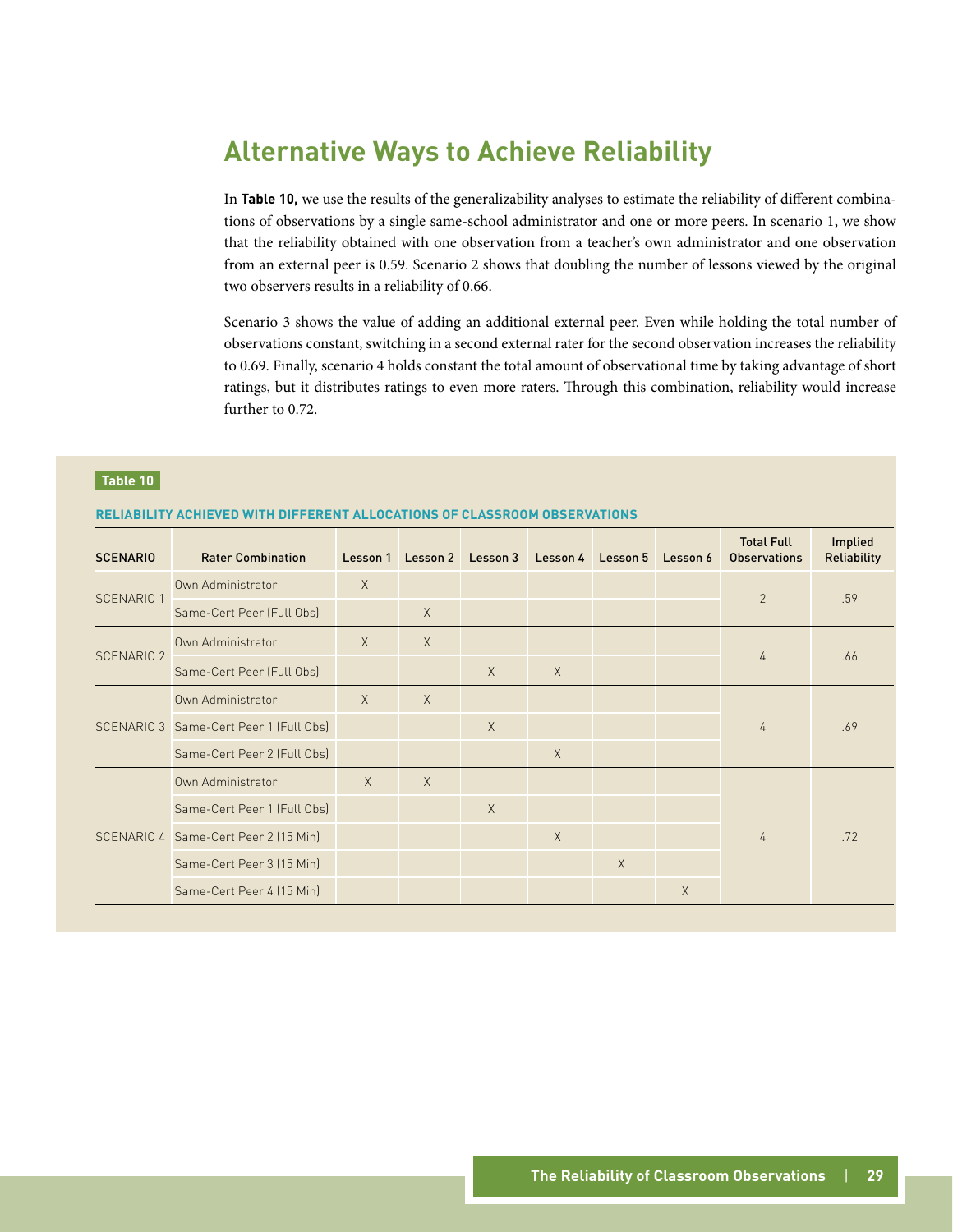# **Conclusion**

School systems have an obligation to ensure that classroom observations provide accurate and reliable feedback to teachers. In this paper, our goal has been to expose the measurement properties of classroom observations, so that we can point to specific ways in which they can be improved.

Several findings highlight the importance of involving multiple observers. Many of the errors in teacher evaluations result from the divergent perceptions between raters. It is not simply that some raters consistently rate teachers too high or too low. A particular Rater A may score one teacher higher than Rater B; but Rater B scores the next teacher higher than Rater A. Increasing the number of observations per observer does not reduce this source of error. It would be helpful to provide better training and certification tests for prospective raters, followed by regular efforts to ensure that observers remain calibrated to the standards. However, the best way to reduce this type of error is to ensure that *multiple* observers are involved in each teacher's evaluation. In Table 10 we showed that one could increase reliability without increasing the number of total observations, simply by doing the same number of observations per teacher but doing them with more than one observer. For any given number of ratings, more raters per teacher yields higher reliability.

In addition, the only way a district can monitor the reliability of classroom observations and ensure a fair and reliable system for teachers would be to use multiple observers and set up a system to check and compare the feedback given to teachers by different observers. Moreover, to quantify the "home field advantage" given by administrators and peers inside their own schools, one must be able to compare results for observers inside and outside the school, at least for a sample of teachers.

Our findings also have implications for prior notification of teachers before each evaluation. Many school systems have preserved the "element of surprise" to ensure that observers are seeing representative examples of a teacher's practice. But such policies heighten anxiety and reinforce the impression that teacher evaluation is primarily about teacher accountability and not the twin goal of improvement. The element of surprise may not be necessary. Aside from the shift in mean scores, the scores following prior notification seem to preserve the differences in practice that one would see without notification. In fact, our results suggest that those differences become easier to see.

Finally, it is clear from these findings and the MET project's earlier study of classroom observation instruments that classroom observations are not discerning large absolute differences in practice. The vast majority of teachers are in the middle of the scale, with small differences in scores producing large changes in percentile rankings. We cannot say definitively why this is true. It could be that observers are simply uncomfortable making absolute distinctions between teachers. (We saw evidence that administrators were more willing to differentiate than peers.) It could be that the performance level standards need to make finer distinctions. Or it could simply be that underlying practice on the existing scales does not vary that much.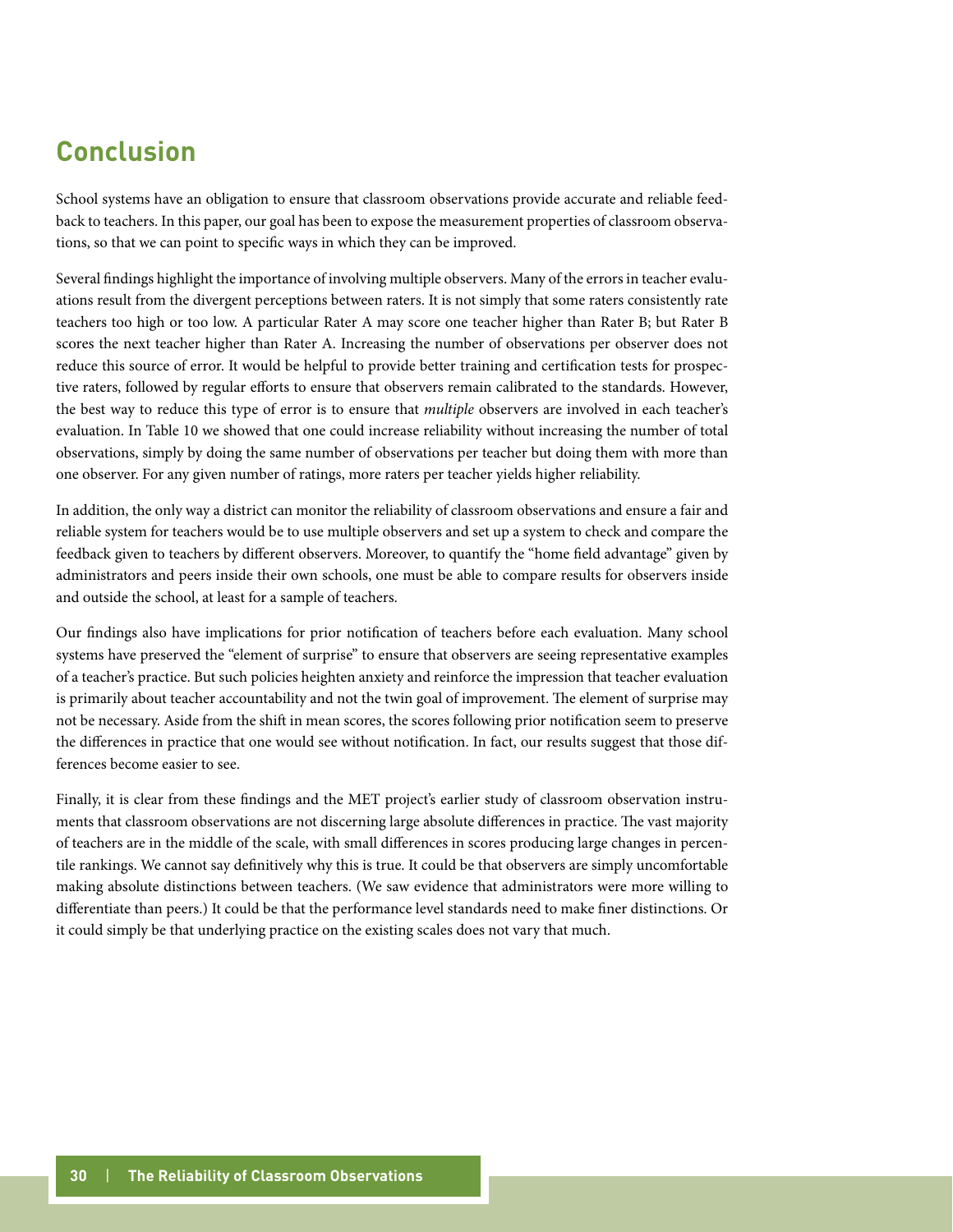But given the evidence of large differences in student achievement gains by teacher (Kane and Staiger, 2012), the field needs scales that allow for clearer distinctions. One approach might be to develop better subjectbased or content-based instruments—rather than general pedagogical instruments. As described in the last MET project report, *Gathering Feedback for Teaching,* Heather Hill of Harvard University and Pamela Grossman of Stanford University have been developing instruments for assessing math instruction and ELA, respectively. Moving beyond subject-specific instruments to identifying best practices for teaching particular topics, we hope there will soon be instruments for assessing instruction on specific standards in the Common Core State Standards. Researchers and school districts should continue to refine their observational instruments to provide even richer, more discerning feedback to teachers. With improved instruments, we hope to increase our ability to understand the differences in practice that are driving the large differences in student achievement gains we see.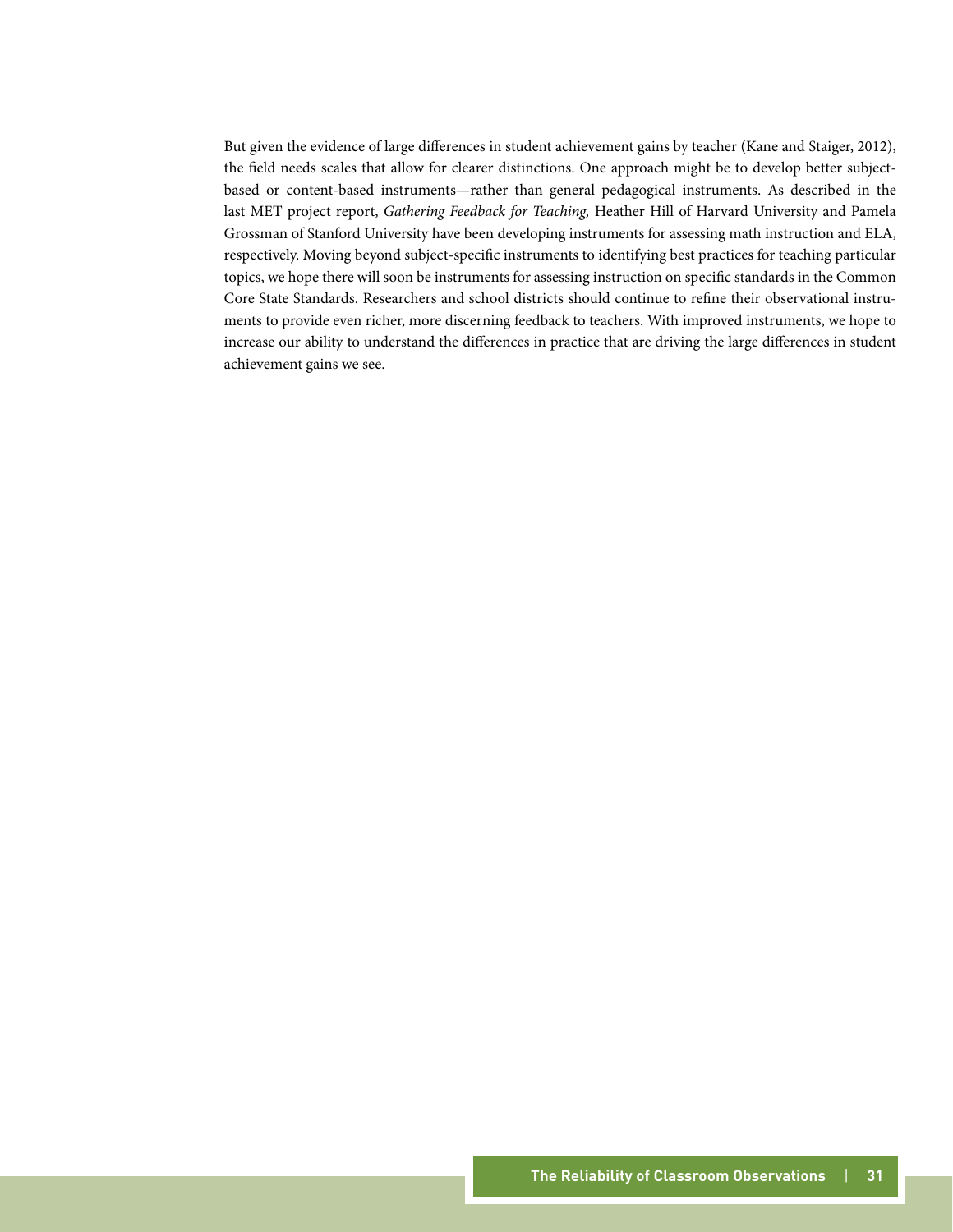# **References**

Brennan, R.L. (2001). *Generalizability Theory.* New York: Springer-Verlag.

Cronbach, L.J., Gleser, G.C., Nanda, H., & Rajaratnam, N. (1972). *The Dependability of Behavioral Measurements: Theory of Generalizability for Scores and Profiles.* New York: Wiley.

Danielson, C. (1996). *Enhancing Professional Practice: A Framework for Teaching.* Alexandria, VA: Association for Supervision and Curriculum Development.

Haertel, E.H. (2006). "Reliability." In R. L. Brennan (Ed.), *Educational Measurement* (4th ed., pp. 65–110). Westport, CT: American Council on Education / Praeger Publishers.

Kane, T.J., & Staiger, D.O. (2012). *Gathering Feedback for Teaching: Combining High-Quality Observations with Student Surveys and Achievement Gains.* Bill & Melinda Gates Foundation.

Lord, F.M., & Novick, M.R. (1968). *Statistical Theories of Mental Test Scores.* Reading, MA: Addison-Wesley.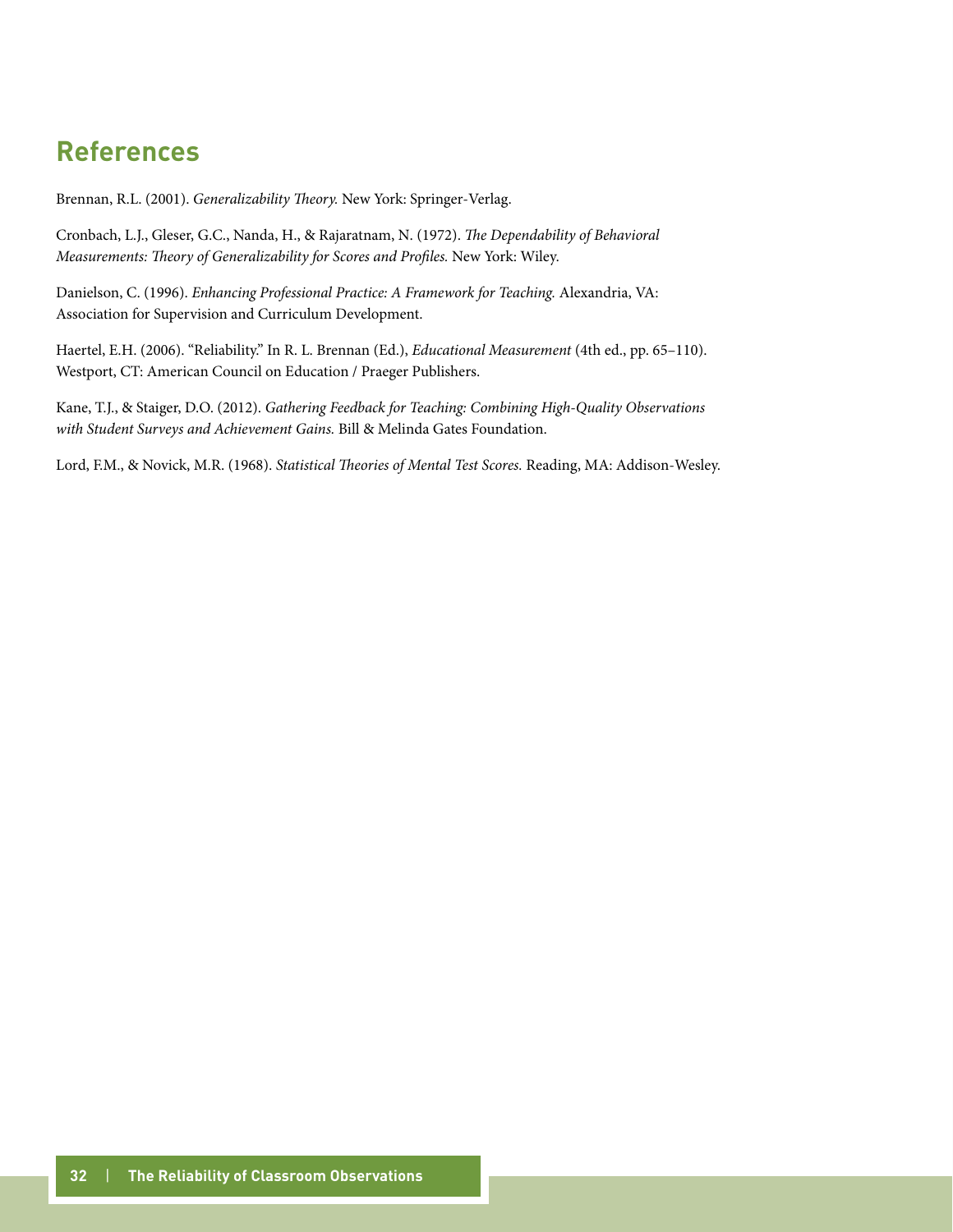#### Bill & Melinda Gates Foundation

Guided by the belief that every life has equal value, the Bill & Melinda Gates Foundation works to help all people lead healthy, productive lives. In developing countries, it focuses on improving people's health and giving them the chance to lift themselves out of hunger and extreme poverty. In the United States, it seeks to ensure that all people—especially those with the fewest resources—have access to the opportunities they need to succeed in school and life. Based in Seattle, Washington, the foundation is led by CEO Jeff Raikes and Co-chair William H. Gates Sr., under the direction of Bill and Melinda Gates and Warren Buffett.

For more information on the U.S. Program, which works primarily to improve high school and postsecondary education, please visit www. gatesfoundation.org.

©2013 Bill & Melinda Gates Foundation. All Rights Reserved. Bill & Melinda Gates Foundation is a registered trademark in the United States and other countries.